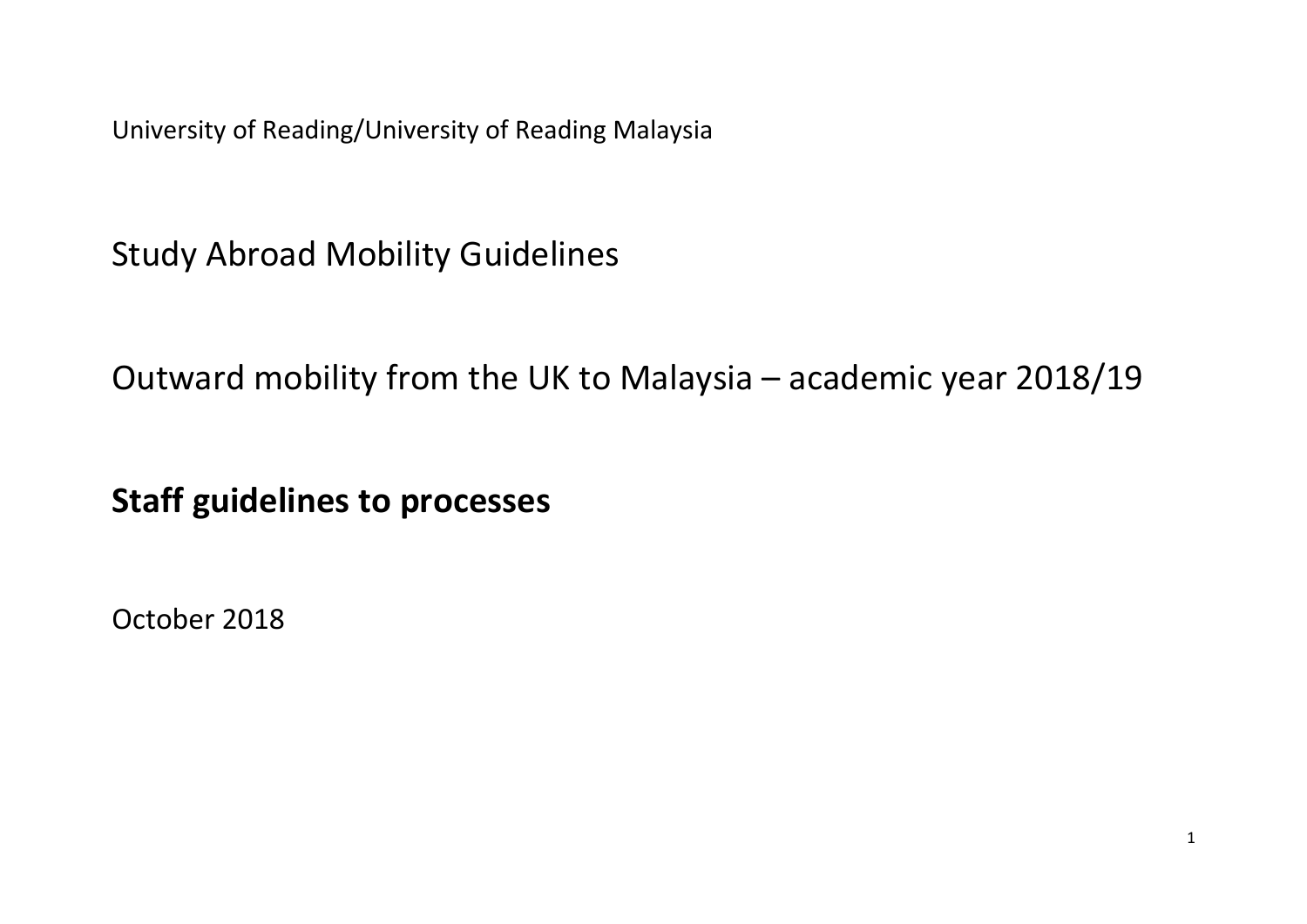## **v.16 1.10.18**

|                                                                                                                                                                                                                                                                                                                                                                                                                                                                                                                                                                                                                                                                                                                                                                                                                                                                                                                                               | Responsible<br>Person | Date   |
|-----------------------------------------------------------------------------------------------------------------------------------------------------------------------------------------------------------------------------------------------------------------------------------------------------------------------------------------------------------------------------------------------------------------------------------------------------------------------------------------------------------------------------------------------------------------------------------------------------------------------------------------------------------------------------------------------------------------------------------------------------------------------------------------------------------------------------------------------------------------------------------------------------------------------------------------------|-----------------------|--------|
| Note: This handbook is 'owned' by the TLD (International) jointly with the ADTL (UoRM), and will be reviewed<br>annually and published by the end of November in the year preceding the intended academic mobility year.<br>All dates referred to are, unless otherwise noted, dates in the year prior to the academic year of intended travel.                                                                                                                                                                                                                                                                                                                                                                                                                                                                                                                                                                                               | TLD/ADTL              | Nov 30 |
| Abbreviations:<br>ATDL: Associate Dean Teaching & Learning (UoRM)<br><b>BOS: Bristol Online Survey</b><br>ESAO: Erasmus and Study Abroad office<br>HoS: Head of School<br>PA: Programme Admin team<br>PD: Programme Director (UK)<br>SDTL: School Director of Teaching & Learning (UK)<br>SMO: Student Mobility Officer (UoRM)<br>SSAC: School Study Abroad Co-ordinator (UK)<br><b>STM: Section Senior Tutor (UoRM)</b><br>TLD: Teaching & Learning Dean International (UK)<br><b>UoRM: University of Reading Malaysia</b><br><b>UoR: University of Reading</b>                                                                                                                                                                                                                                                                                                                                                                              |                       |        |
| Introduction<br>Mobility to UoRM implies a direct replacement of programme delivery, and no additional study time beyond the<br>original length of programme is normally required: students will still graduate within the original timescale of their<br>degree programme. Module credit is transferred directly to the student's degree progression and classification in the<br>UK through the RISIS system. Students remain as registered students of the University of Reading UK. Module delivery<br>is structured to ensure close replication between both campuses, ensuring that both cohorts of students follow similar<br>syllabuses with delivery of material timed as closely as is possible. Individual programmes will have developed their<br>own policy towards ensuring a fair, consistent and rigorous assessment regime across both campuses, with regard for<br>students who split a year of study between both campuses |                       |        |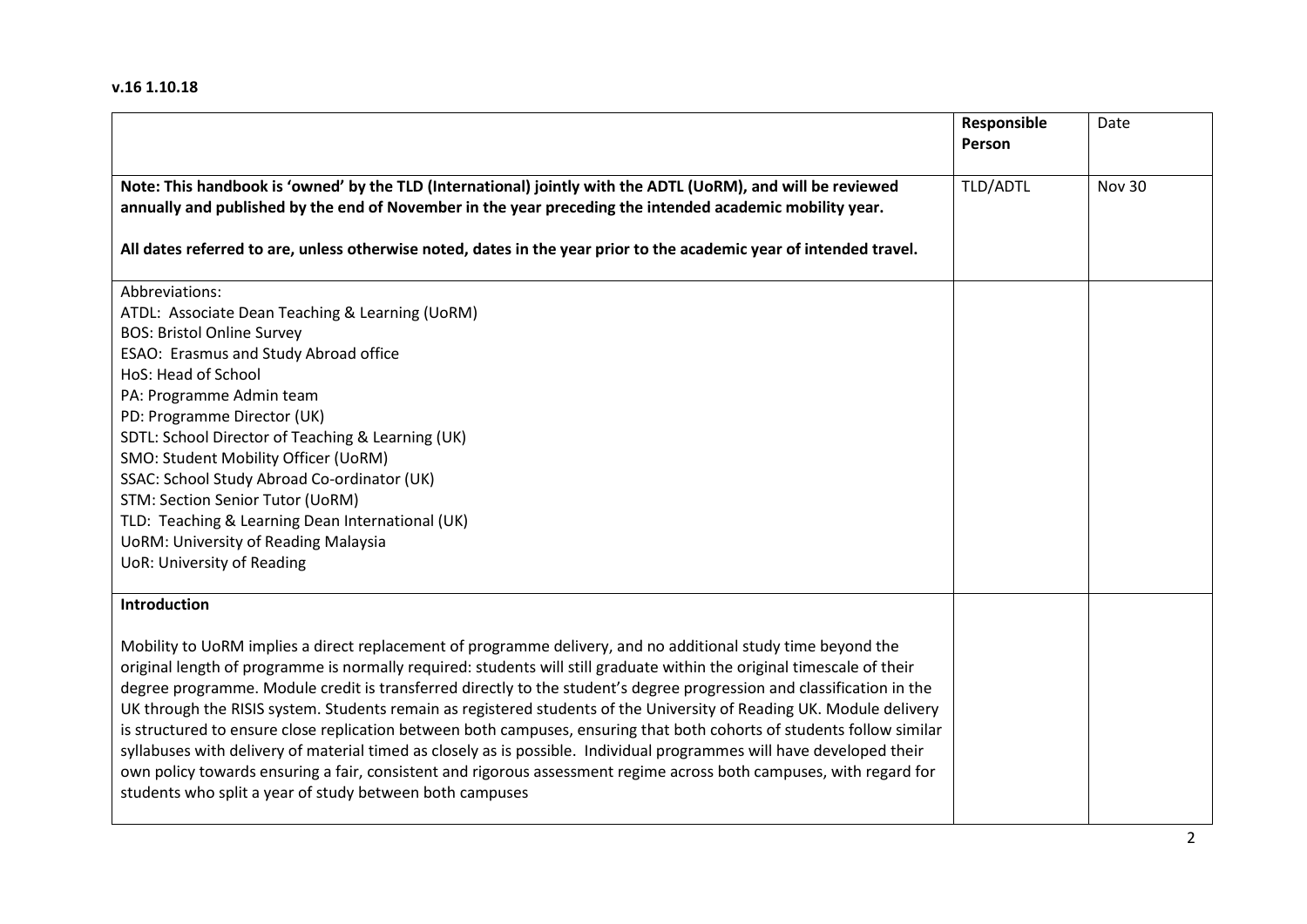| <b>CHAPTER 1: PRE-DEPARTURE</b>                                                                                                                                                                                                                                                                                                                                                                                                                                                                                                                                                                                                                                                                                                                                                                                                                                                                                                                                                                                                                                                                                                                        |                                                  |                                                       |
|--------------------------------------------------------------------------------------------------------------------------------------------------------------------------------------------------------------------------------------------------------------------------------------------------------------------------------------------------------------------------------------------------------------------------------------------------------------------------------------------------------------------------------------------------------------------------------------------------------------------------------------------------------------------------------------------------------------------------------------------------------------------------------------------------------------------------------------------------------------------------------------------------------------------------------------------------------------------------------------------------------------------------------------------------------------------------------------------------------------------------------------------------------|--------------------------------------------------|-------------------------------------------------------|
| The UK campus, through the ESAO working with relevant Heads of School (HoS), School Study Abroad Co-<br>ordinators (SSAC), School Directors of Teaching & Learning (SDTLs) and the TLD (International) will promote and<br>advertise the availability of study mobility at UoRM. Such promotion will take place:                                                                                                                                                                                                                                                                                                                                                                                                                                                                                                                                                                                                                                                                                                                                                                                                                                       | ESAO/HoSs/<br>SSACs/TLD                          | No date                                               |
| 1. At summer and autumn University Open Days, through a visible and distinct ESAO presence, and through<br>collateral and briefings at the School/Department level where relevant.<br>UoRM (Student Mobility Officer SMO) to provide relevant marketing collateral to ESAO and Schools<br>2. At School/Programme Visit days usually held during the Spring term for UCAS offerholders.<br>Programme Directors and SSACs to ensure host academics are briefed/aware of the opportunities for mobility<br>3. At briefing sessions held during Part 1 (Autumn Term), and at other times as may be appropriate in order to<br>access the majority of students<br>4. Drop-in sessions for interested students with Study Abroad 'ambassadors', arranged by ESAO in conjunction<br>with the relevant School<br>Through appropriate web collateral and the University prospectus.<br>5.<br>Through ensuring Programme Directors and Personal tutors are aware of the opportunities for student<br>6.<br>mobility to UoRM and give appropriate and timely advice to students<br>Through any other promotional channel/opportunity as deemed appropriate.<br>7. | <b>SMO</b><br>PDs/SSACs<br>ESAO/SSAC<br>ESAO/SMO | As available<br>Pre-open/visit<br>days<br>Autumn term |
| It is recommended that the Schools currently involved in programme delivery and student mobility with UoRM<br>develop an agreed briefing plan with ESAO in respect of (1)-(6) above, and that this is reviewed annually. ESAO to<br>work with HoS and SSACs to develop these. In respect of (6) above, the TLD will liaise with the Admissions and<br>Recruitment team to ensure appropriate visibility of accurate information.<br>ESAO will liaise with the TLD (International) to ensure that all stakeholders (in UK and at UoRM) are kept informed<br>of relevant developments affecting mobility to UoRM.<br>UoRM (through the SMO) will undertake to notify UK of any changes to the Scheme that are required from their<br>end, in a timely fashion and wherever possible before the publication of guidelines for the next academic cycle.<br>It should be recognised that all promotional activities for UK students considering mobility should form part of the                                                                                                                                                                            | HoS/ESAO/SSAC<br><b>TLD</b><br>ESAO/TLD<br>SMO   | No date<br>As available                               |
| 'expectations' setting agenda. It should be acknowledged that despite the programme of study at UoRM mirroring<br>that at the UK, students will still be getting an international mobility experience, and that it will present the<br>student with personal challenges, a different life environment, and new cultural exposures, enabling them to<br>acquire and develop intercultural skills.                                                                                                                                                                                                                                                                                                                                                                                                                                                                                                                                                                                                                                                                                                                                                       |                                                  |                                                       |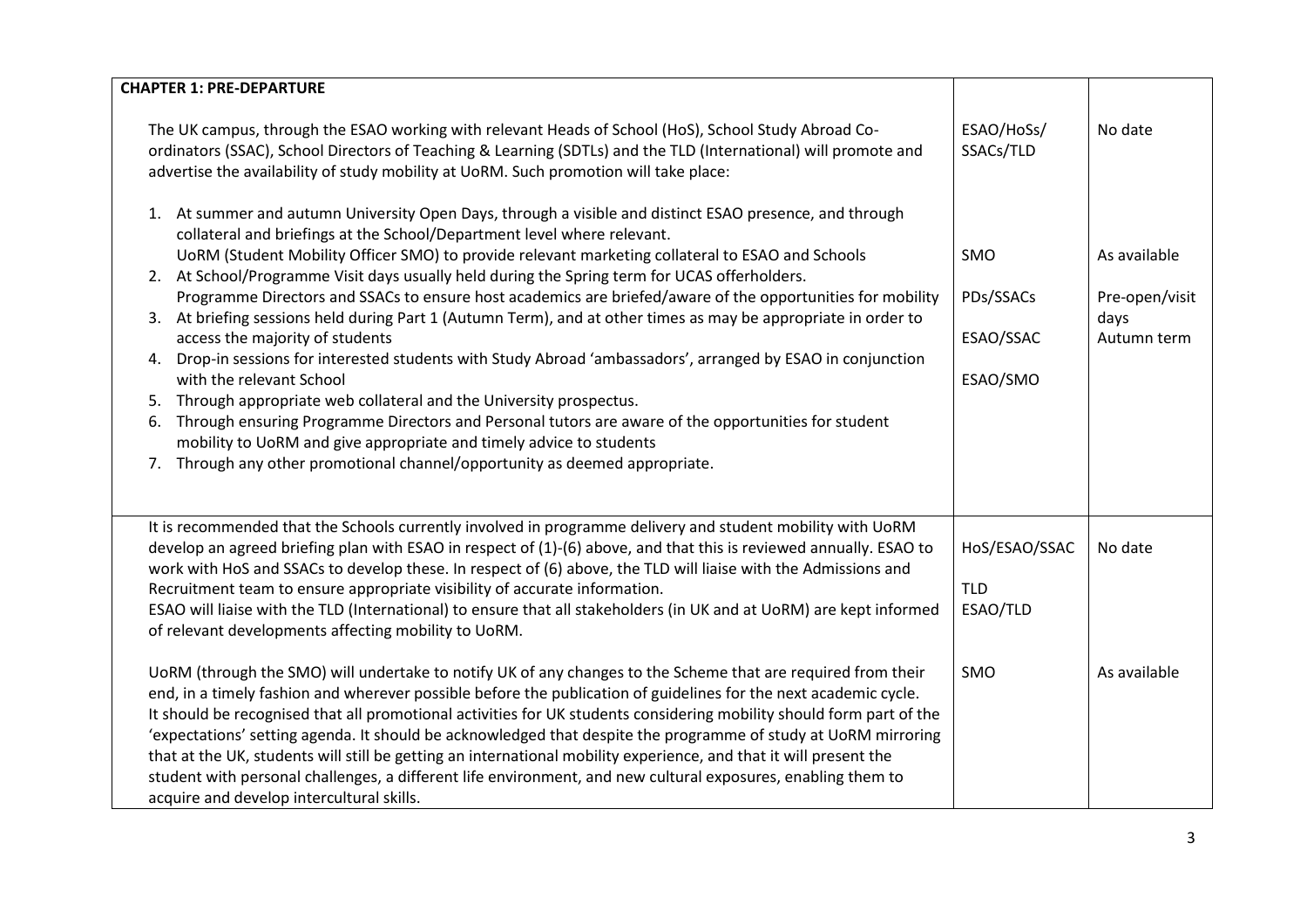| <b>1.0 WHO CAN APPLY</b>                                                                                                                                                                                                                                                                                                                                                                                                                                                    |          |         |
|-----------------------------------------------------------------------------------------------------------------------------------------------------------------------------------------------------------------------------------------------------------------------------------------------------------------------------------------------------------------------------------------------------------------------------------------------------------------------------|----------|---------|
| Study abroad at UoRM is available to fulltime undergraduate students who are registered students at the<br>University of Reading and who meet the further conditions in this document. The mobility scheme applies to UK<br>students and to international students who are studying for the whole of their degree in the UK. It does not apply<br>to students who are visiting the UK as part of their degree where their home institution is overseas eg BIT and<br>NUIST. |          |         |
| Students can only undertake mobility where their degree programme is being delivered at UORM (as listed below)<br>or, where their degree is not listed, where all of the modules constituting the relevant Part of their degree are<br>being delivered at UoRM. Students will not be permitted to transfer onto a different programme. The list of<br>approved programmes will be agreed annually by the TLD and ADTL, in advance of these guidelines being updated.        | TLD/ADTL | Sept 30 |
| Students must have passed (normally at first attempt for those wishing to travel in September) and be qualified to<br>progress to the relevant stage of their programmes. Students undertaking late first attempts due to the award of<br>DNS will normally not be able to travel in September.                                                                                                                                                                             |          |         |
| Students who are in debt to the University, or who have been found guilty of serious disciplinary offences under<br>the Code of Conduct Regulations will not normally be permitted to take part in the scheme.                                                                                                                                                                                                                                                              |          |         |
| For the academic year 2018/19, the relevant degree programmes are as follows:                                                                                                                                                                                                                                                                                                                                                                                               |          |         |
| BSc Real Estate/BSc Investment & Finance in Property<br>BA Business and Management/BA Management and Business<br><b>BSc Accounting and Finance</b><br>M Pharmacy (MPharm)<br><b>BSc Quantity Surveying</b><br><b>BSc Building Surveying</b><br><b>BSc Construction Management</b><br><b>BSc Psychology</b>                                                                                                                                                                  |          |         |
|                                                                                                                                                                                                                                                                                                                                                                                                                                                                             |          |         |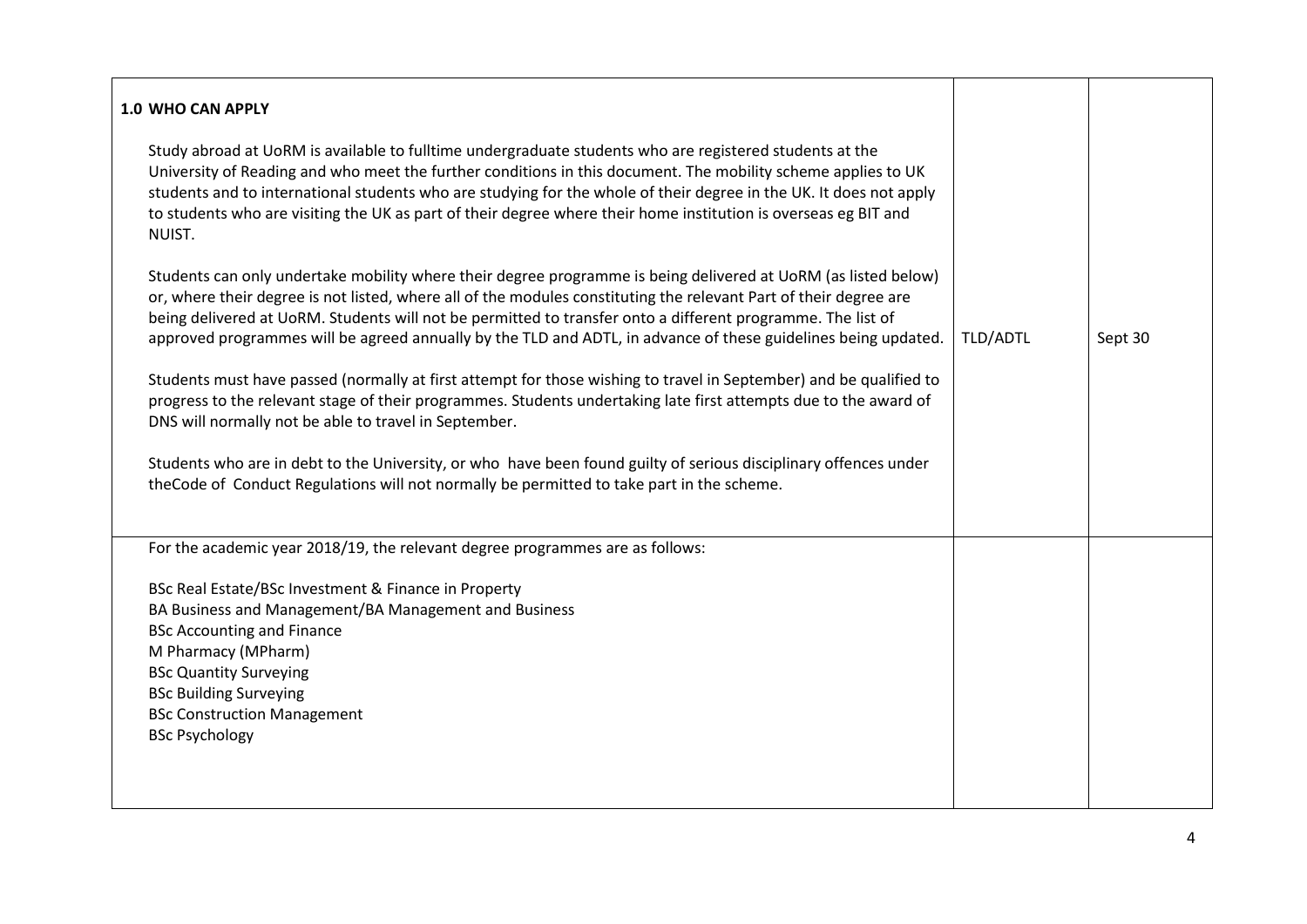| 1.1            | <b>MOBILITY OPTIONS</b>                                                                                                                                                                                                                                                                                                                                                                 |           |                         |
|----------------|-----------------------------------------------------------------------------------------------------------------------------------------------------------------------------------------------------------------------------------------------------------------------------------------------------------------------------------------------------------------------------------------|-----------|-------------------------|
|                | Student mobility for study at UoRM will normally be limited to:                                                                                                                                                                                                                                                                                                                         |           |                         |
|                | 1. Part 2 of a degree programme only, unless the student has already been studying at UoRM for a period<br>including the Spring and Summer term at Part 2. If the student elects to remain for Part 3 also, it would be<br>expected that their registration will be transferred to the UoRM campus.                                                                                     |           |                         |
|                | For mobility at Part 2, students must elect to study at UoRM for:                                                                                                                                                                                                                                                                                                                       |           |                         |
| 2.             | The whole of the Part 2 year, or                                                                                                                                                                                                                                                                                                                                                        |           |                         |
| 3.             | The Autumn term only, or                                                                                                                                                                                                                                                                                                                                                                |           |                         |
| 4.             | The Spring and Summer term combined.                                                                                                                                                                                                                                                                                                                                                    |           |                         |
|                | Exceptions to the above may be granted, by the TLD in consultation with the ADTL and relevant programme<br>directors/leads at both campuses. Exceptions may be granted:<br>a. On an individual student basis, considering their individual circumstances, (eg a student may make a case<br>supporting a request to visit UoRM for the Autumn term at Part 3), or                        | TLD/ADTL  |                         |
|                | b. On a programme-by programme basis (eg A School may make a case that only option (2) above should apply<br>to a particular programme.                                                                                                                                                                                                                                                 |           |                         |
|                | Students should be made aware of any requirements of accreditation or other professional bodies regarding                                                                                                                                                                                                                                                                               |           |                         |
|                | place/mode of study which might impact their decision to undertake mobility. The relevant Programme Director will                                                                                                                                                                                                                                                                       |           |                         |
|                | give appropriate guidance on this. It should be noted for instance, that Pharmacy students must undertake the whole                                                                                                                                                                                                                                                                     | <b>PD</b> | As appropriate          |
|                | of their Part 3 and Part 4 studies in the UK.                                                                                                                                                                                                                                                                                                                                           |           |                         |
| <b>CAPPING</b> |                                                                                                                                                                                                                                                                                                                                                                                         |           |                         |
|                | Any arrangements for the imposition of maximum numbers of students permitted to undertake mobility ('caps') -                                                                                                                                                                                                                                                                           |           |                         |
|                | either on an overall total number of students basis, or on a programme-by-programme basis, or by individual modules,                                                                                                                                                                                                                                                                    |           |                         |
|                | will be agreed in advance by the TLD (informed by UK HoSs and SDTLs) and the ADTL (informed by Section Heads and                                                                                                                                                                                                                                                                        | TLD/ADTL  | 1 <sup>st</sup> October |
|                | Programme leads). Any such caps on numbers should normally be conveyed to ESAO and the SMO by 1 <sup>st</sup> October (For                                                                                                                                                                                                                                                              |           |                         |
|                | the academic year 2018/19, the deadline for capping requests is 31 <sup>st</sup> January 2018)                                                                                                                                                                                                                                                                                          |           |                         |
| January 2018). | In the event of the number of UK students wishing to study at UoRM exceeding the imposed cap, the UK School will be<br>responsible for selecting the successful applicants. Schools must provide the TLD, the ADTL and ESAO with their<br>selection criteria by 1 <sup>st</sup> October (For the academic year 2018/19, the deadline for providing capping criteria is 31 <sup>st</sup> | HoS/SSAC  | 1 <sup>st</sup> October |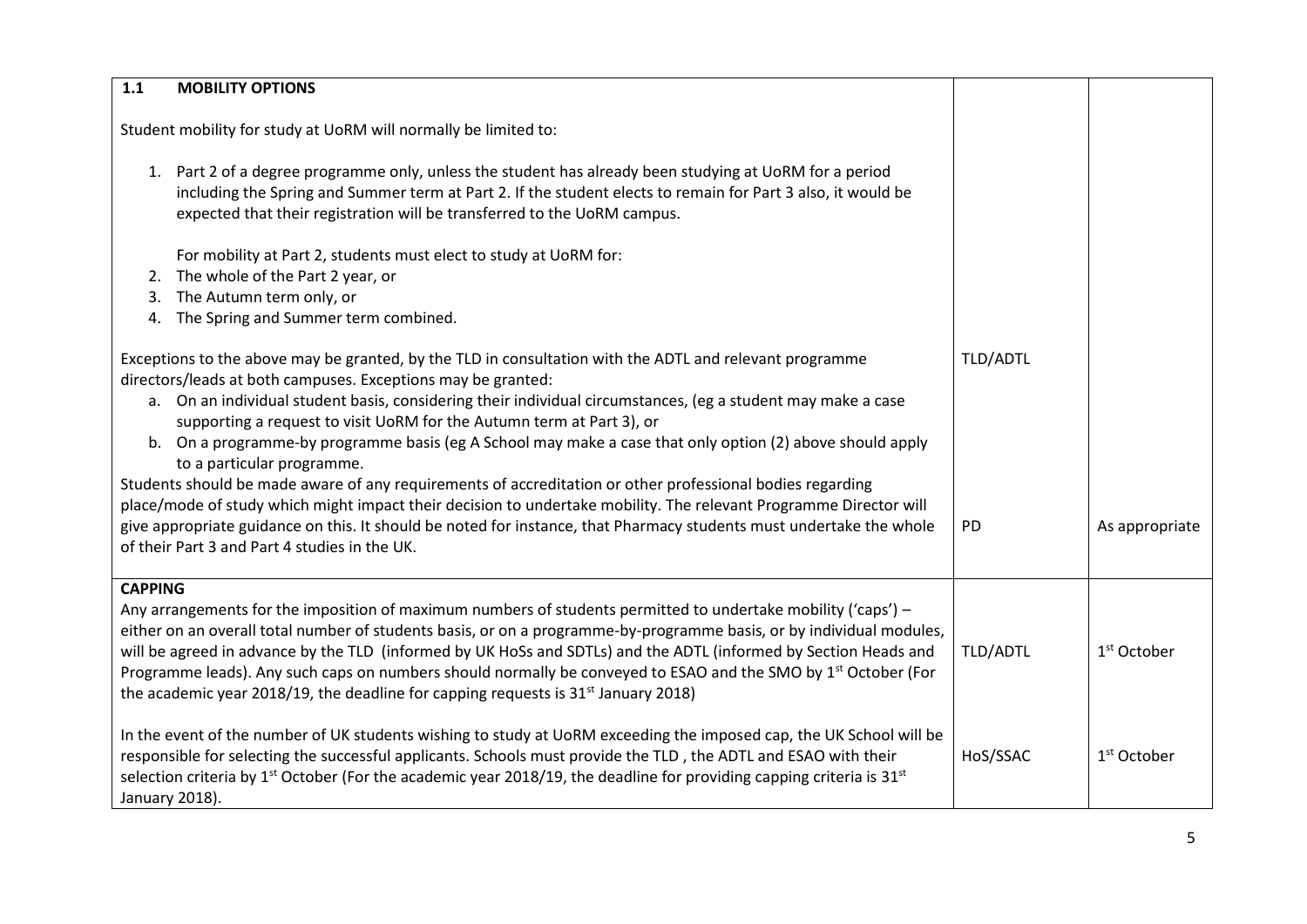| <b>1.2 MODULE AVAILABILITY</b>                                                                                                                                                                                                                                                                                                                                                                                                                                                                                                                                                                                                                                                                                                                                            |                    |                                             |
|---------------------------------------------------------------------------------------------------------------------------------------------------------------------------------------------------------------------------------------------------------------------------------------------------------------------------------------------------------------------------------------------------------------------------------------------------------------------------------------------------------------------------------------------------------------------------------------------------------------------------------------------------------------------------------------------------------------------------------------------------------------------------|--------------------|---------------------------------------------|
| Students must be advised by the relevant programme director that the full suite of optional modules available in<br>the UK might not be offered at UoRM.                                                                                                                                                                                                                                                                                                                                                                                                                                                                                                                                                                                                                  | PD                 | As appropriate                              |
| Students must check that the options which they wish to study are available to them. It is not normally possible to<br>undertake distance learning whilst at UoRM of modules offered only in the UK. By 1 <sup>st</sup> December (For the academic<br>year 2018/19, the deadline is 29 <sup>th</sup> February 2018) the programme team at UoRM, through the SMO, must advise the<br>Programme Director in the UK of the full suite of core and option modules expected to be available for the following<br>academic year, and any constraints on option choice (eg timetabling, caps etc) which might apply.<br>Students undertaking individual project or dissertation modules must be advised about the availability of qualified<br>supervisors or resources at UoRM. | Students<br>SMO    | Pre-application<br>1 <sup>st</sup> December |
| UoRM Programme leads and Heads of Section will notify the UK by 1 <sup>st</sup> December, through the SMO, of any option<br>modules whose student numbers are 'capped' and therefore not guaranteed to be available to UK students. UoRM<br>(ADTL liaising with Section Heads) will undertake to ensure that all core modules are available, and that sufficient<br>option modules are offered to enable a minimum of 60 credits (including core credits) to be studied during the<br>Autumn term, and 60 credits (including core credits) during the Spring term.                                                                                                                                                                                                        | SMO<br><b>ADTL</b> | 1 <sup>st</sup> December<br>As appropriate  |
| Where individual modules are delivered over two terms, and a student divides their place of study between the two<br>terms, the module convenor and module lead must ensure that the student has the opportunity to meet the full<br>learning outcomes of the module, and that assessments are designed to accommodate, in a fair and consistent<br>manner, the period of mobility. This may be particularly challenging for instance where an assessment includes a<br>group work element spread over two terms. Where such instances occur in option modules, the programme team<br>may elect not to make this module available to mobility students (this should be reflected in the list of modules<br>provided in advance as above).                                 |                    |                                             |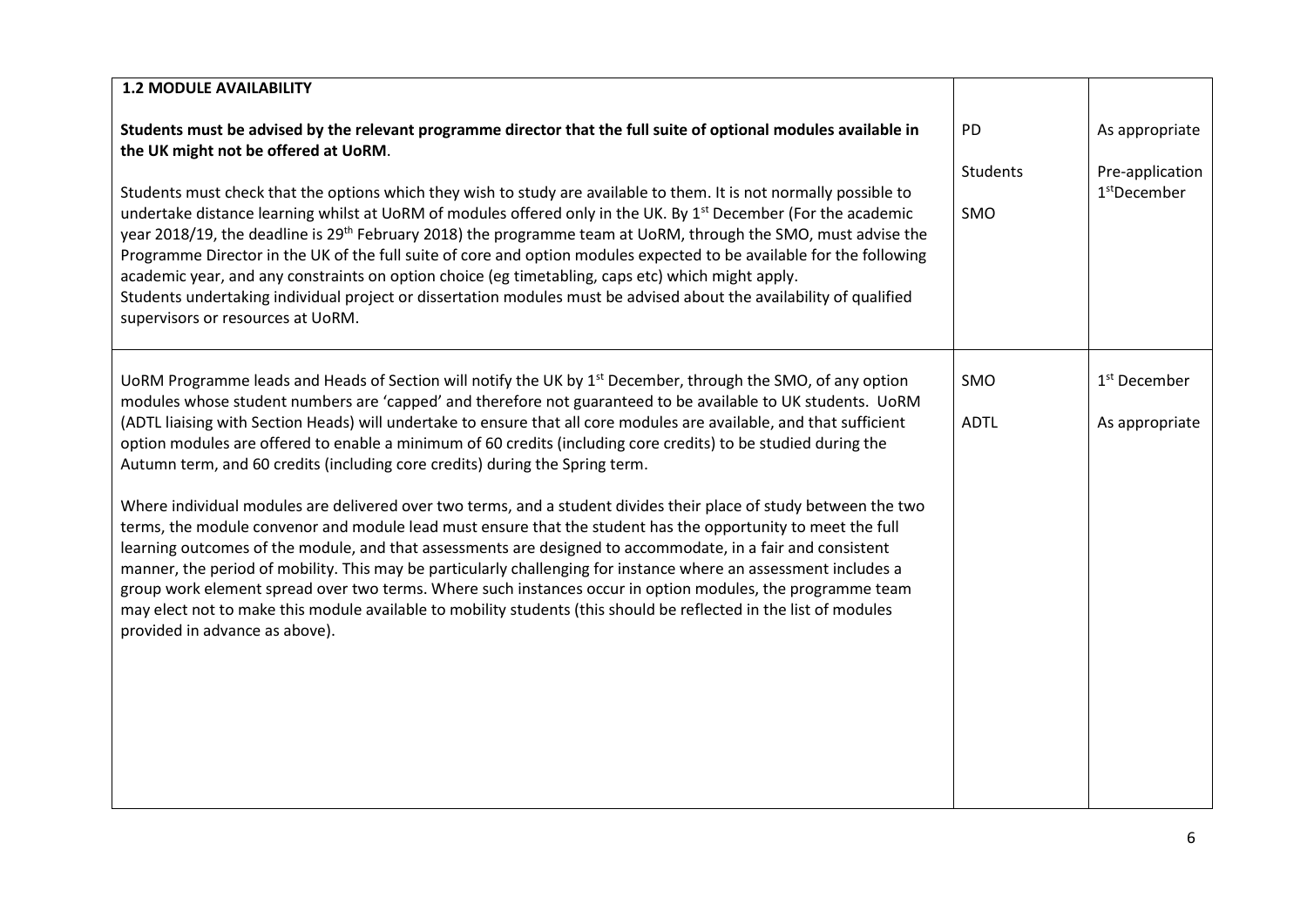| <b>1.3 CONDITIONS</b>                                                                                                                                                                                                                                                                                                                                                                                                                                                                                                                                                                                                                                                                                |                               |                          |
|------------------------------------------------------------------------------------------------------------------------------------------------------------------------------------------------------------------------------------------------------------------------------------------------------------------------------------------------------------------------------------------------------------------------------------------------------------------------------------------------------------------------------------------------------------------------------------------------------------------------------------------------------------------------------------------------------|-------------------------------|--------------------------|
|                                                                                                                                                                                                                                                                                                                                                                                                                                                                                                                                                                                                                                                                                                      |                               |                          |
| Students undertaking mobility must be in all respects qualified to otherwise continue with their studies at their 'home'<br>campus. They must have satisfied all of the requisite progression requirements, and must satisfy any prerequisite<br>requirements for modules they wish to study in UoRM. Students who are the subject of ongoing investigations for any<br>of the following reasons will not normally be permitted to undertake mobility:                                                                                                                                                                                                                                               |                               |                          |
| academic misconduct<br>i.<br>failure to engage with their studies,<br>ii.<br>fitness to study or fitness to practice,<br>iii.<br>breach of regulations for conduct,<br>iv.<br>debt to the University<br>v.<br>investigation by the police for a criminal offence<br>vi.                                                                                                                                                                                                                                                                                                                                                                                                                              |                               |                          |
| Any allegation under i-vi above which comes to light while the student is at UoRM, relating to the student's time in the<br>UK, may result in the investigation being carried out at UoRM, or in the student being required to return to the UK to<br>assist in the investigation. Such investigations will be the responsibility of the TLD and ADTL working with the<br>University's Dean of Discipline, Chair of SCAM and Provost UoRM as appropriate.<br>UK students studying at UoRM will not normally be required to fulfill the Malaysian requirements for MPU study.<br>Students whose registration is transferred to UoRM will normally be required to satisfy those requirements, and will | TLD/ADTL                      | As appropriate           |
| be advised accordingly by their programme lead.                                                                                                                                                                                                                                                                                                                                                                                                                                                                                                                                                                                                                                                      |                               |                          |
| The eligibility of a student to undertake a period of study at UoRM will be at the discretion of the UK Programme<br>Director and the Programme Lead at UoRM. Such decisions (and any appeals) may be referred to the TLD and the<br>ADTL.<br>The pre-condition that students applying for study abroad must normally have achieved an average of at least 55% in<br>their Part 1 studies does NOT apply for mobility to UoRM.                                                                                                                                                                                                                                                                       | PD/Programme<br>Lead/TLD/ADTL | As appropriate           |
| Where the programme Part includes any element which poses insurmountable barriers for non-Malaysian students<br>(eg an embedded work placement), this may give rise to the proposed study abroad visit not being offered. The SMO<br>will advise ESAO of any modules where such restrictions might apply by $1^{st}$ December                                                                                                                                                                                                                                                                                                                                                                        | SMO                           | 1 <sup>st</sup> December |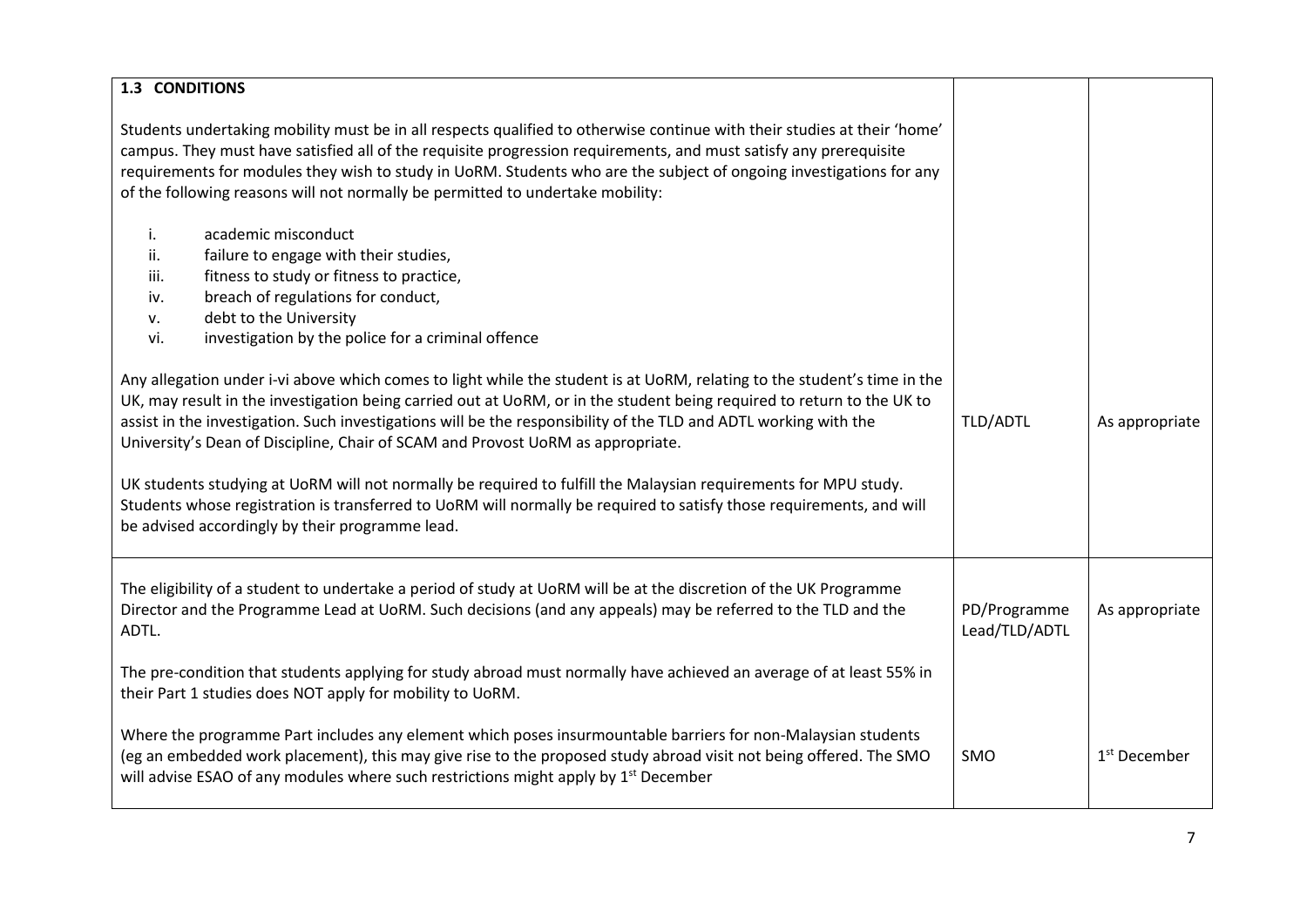| <b>1.4 SPECIAL REQUIREMENTS</b>                                                                                                                                                                                                                                                                                                                                                                                                                                                                                                                                                                                                                                                                                                                                                                                                                                                                                                                                                                                                                                                                                                                                                                                                                                                                                                                                                                                                                                                                        |                |                          |
|--------------------------------------------------------------------------------------------------------------------------------------------------------------------------------------------------------------------------------------------------------------------------------------------------------------------------------------------------------------------------------------------------------------------------------------------------------------------------------------------------------------------------------------------------------------------------------------------------------------------------------------------------------------------------------------------------------------------------------------------------------------------------------------------------------------------------------------------------------------------------------------------------------------------------------------------------------------------------------------------------------------------------------------------------------------------------------------------------------------------------------------------------------------------------------------------------------------------------------------------------------------------------------------------------------------------------------------------------------------------------------------------------------------------------------------------------------------------------------------------------------|----------------|--------------------------|
| The University welcomes applications for mobility to UoRM from all students. The University will put in place<br>reasonable adjustments for students with a disability and will assist students with other needs or requirements that<br>are being supported by the university in Reading. Students should discuss their requirements and how any reasonable<br>adjustments or support can be managed in Malaysia at the earliest opportunity. Students whose disability is known to<br>staff should be encouraged to disclose their situation to the University Disability Advisory Service in order that they<br>can access all available support mechanisms and advice in respect of mobility options. The SMO will advise ESAO by 1st<br>December of any changes to local restrictions which may impact on the access to mobility opportunities in Malaysia.                                                                                                                                                                                                                                                                                                                                                                                                                                                                                                                                                                                                                                       | <b>UK SDAT</b> | Pre-application          |
|                                                                                                                                                                                                                                                                                                                                                                                                                                                                                                                                                                                                                                                                                                                                                                                                                                                                                                                                                                                                                                                                                                                                                                                                                                                                                                                                                                                                                                                                                                        | <b>SMO</b>     | 1 <sup>st</sup> December |
| <b>1.5 TUITION FEES AND FUNDING</b><br>(correct as at 1 <sup>st</sup> January 2018. Fees regime will be reviewed annually by TLD/ADTL.<br>For mobility students, tuition fees are only payable to the UK. Tuition fees only become payable to UoRM when the<br>student transfers their registration away from the UK eg if they elect to stay for Part 3 and Part 3.<br>For UK/EU students, the following applies:<br>1. For mobility under 1.1.3 and 1.1.4 above, i.e. for less than a whole year, the fee status of students remains<br>unchanged. The normal tuition fee (£9250) remains payable in the UK in full. No additional tuition fee is levied<br>at either campus.<br>2. For whole year mobility, the student is only liable to pay the standard UoR Year Abroad tuition fee, payable in<br>the UK. No additional fee is levied at UoRM. For 2017/18 this is set by HEFCE at 15% of the standard<br>Home/EU Undergraduate fee.<br>For international students registered at the UK the following applies:<br>1. For mobility under 1.1.3 and 1.1.4 above the fee status of students remains unchanged. The normal<br>international tuition fee (£16070 or £19330) remains payable in the UK in full. No additional tuition fee is<br>levied at either campus.<br>For whole year mobility, the student is only liable to pay the International UoR Year Abroad tuition fee,<br>2.<br>payable in the UK. No additional fee is levied at UoRM. For 2017/18 this is set at 15% of the relevant | TLD/ADTL       | As appropriate           |
| International tuition fee (£16070 or £19330).                                                                                                                                                                                                                                                                                                                                                                                                                                                                                                                                                                                                                                                                                                                                                                                                                                                                                                                                                                                                                                                                                                                                                                                                                                                                                                                                                                                                                                                          |                |                          |
| Advice on fees and on any available financial support for study abroad will be given by ESAO in the UK.                                                                                                                                                                                                                                                                                                                                                                                                                                                                                                                                                                                                                                                                                                                                                                                                                                                                                                                                                                                                                                                                                                                                                                                                                                                                                                                                                                                                | <b>ESAO</b>    | On request               |
| 1.6<br><b>BRIEFINGS FOR STUDENTS</b>                                                                                                                                                                                                                                                                                                                                                                                                                                                                                                                                                                                                                                                                                                                                                                                                                                                                                                                                                                                                                                                                                                                                                                                                                                                                                                                                                                                                                                                                   |                |                          |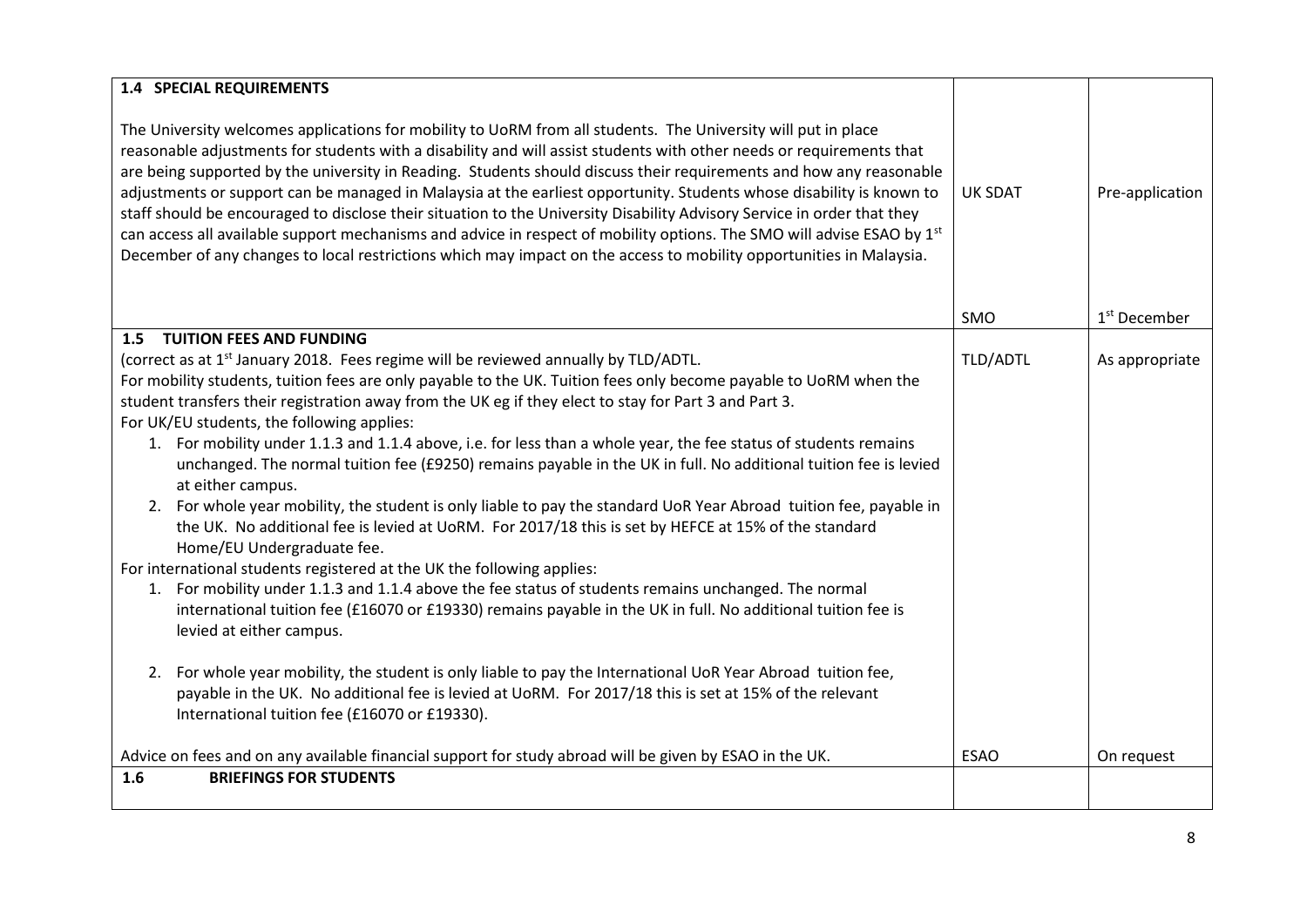| In conjunction with ESAO, all Schools with programmes being delivered at UoRM should as a minimum promotional             | HoS/SSAC/ESAO | Part 1,         |
|---------------------------------------------------------------------------------------------------------------------------|---------------|-----------------|
| activity be providing a briefing for students during Part 1 of the relevant programmes. Such briefings should cover:      |               | Autumn/Spr      |
| the options available to students in respect of mobility at Part 2,<br>i.                                                 |               |                 |
| the benefits of undertaking mobility,<br>ii.                                                                              |               |                 |
| the likely costs,<br>iii.                                                                                                 |               |                 |
| how to get further advice, and<br>iv.                                                                                     |               |                 |
| an outline of the process and relevant timings for application<br>v.                                                      |               |                 |
| It is suggested that such briefing sessions should be addressed by returning students where available, and a              |               |                 |
| representative from ESAO. ESAO will provide a guidance sheet for members of staff presenting these sessions.              | <b>ESAO</b>   | As Appropriate  |
| Students will be directed to the appropriate pages on the University website. Such collateral for students and staff will |               |                 |
| be produced and updated annually by ESAO working in conjunction with the SMO.                                             | ESAO/SMO      |                 |
|                                                                                                                           |               |                 |
| 1.7<br><b>APPLICATION PROCESS</b>                                                                                         |               |                 |
|                                                                                                                           |               |                 |
| The application process in the UK is managed by ESAO, with relevant input from SSACs and the SIS team. It is              | ESAO/SSAC/SIS | Ongoing         |
| recognised that students considering applying for mobility to UoRM may also be considering other study abroad             |               |                 |
| destinations and options, so it is essential that the processes for these run in tandem.                                  |               |                 |
|                                                                                                                           |               |                 |
| Pre-application, it is expected that students will discuss with their personal tutors or programme directors, any         |               | Pre-application |
| intention to study abroad in the next academic year.                                                                      |               |                 |
|                                                                                                                           |               |                 |
| Applications<br>i.                                                                                                        |               |                 |
| Students will indicate an intention to undertake mobility by completing an online application (as for all                 | Student       | 3rd Sunday      |
| UoR study abroad options, not just UoRM). This online process is managed by Bristol Online Services (BOS)                 |               | January         |
| and is published on the ESAO website, where the links to the relevant form and appropriate guidance to                    |               |                 |
| its completion are to be found. The deadline for completing the form is 3 <sup>rd</sup> Sunday in January. BOS store      |               |                 |
| the information and this is accessible only by ESAO and BOS managers at UoR. ESAO will download the                       | <b>ESAO</b>   |                 |
| applications as PDFs, and will save manually. ESAO send copies of the PDFs to the appropriate SSACs and                   |               |                 |
| seek the approval of the relevant UK School (SSAC) for the student to study abroad (as part of the wider                  |               |                 |
| university SA scheme). SSACs are asked to provide the necessary permissions by 1 <sup>st</sup> February, and to           | <b>SSAC</b>   | $1st$ February  |
| supply any information about the applicant or application which could affect the process of allocation of                 |               |                 |
| places.                                                                                                                   |               |                 |
|                                                                                                                           |               |                 |
| In completing their application forms, students will be asked to indicate up to four preferences for study                |               |                 |
| abroad destinations in preferred order. If UoRM is not the preferred destination UoRM will have no                        |               |                 |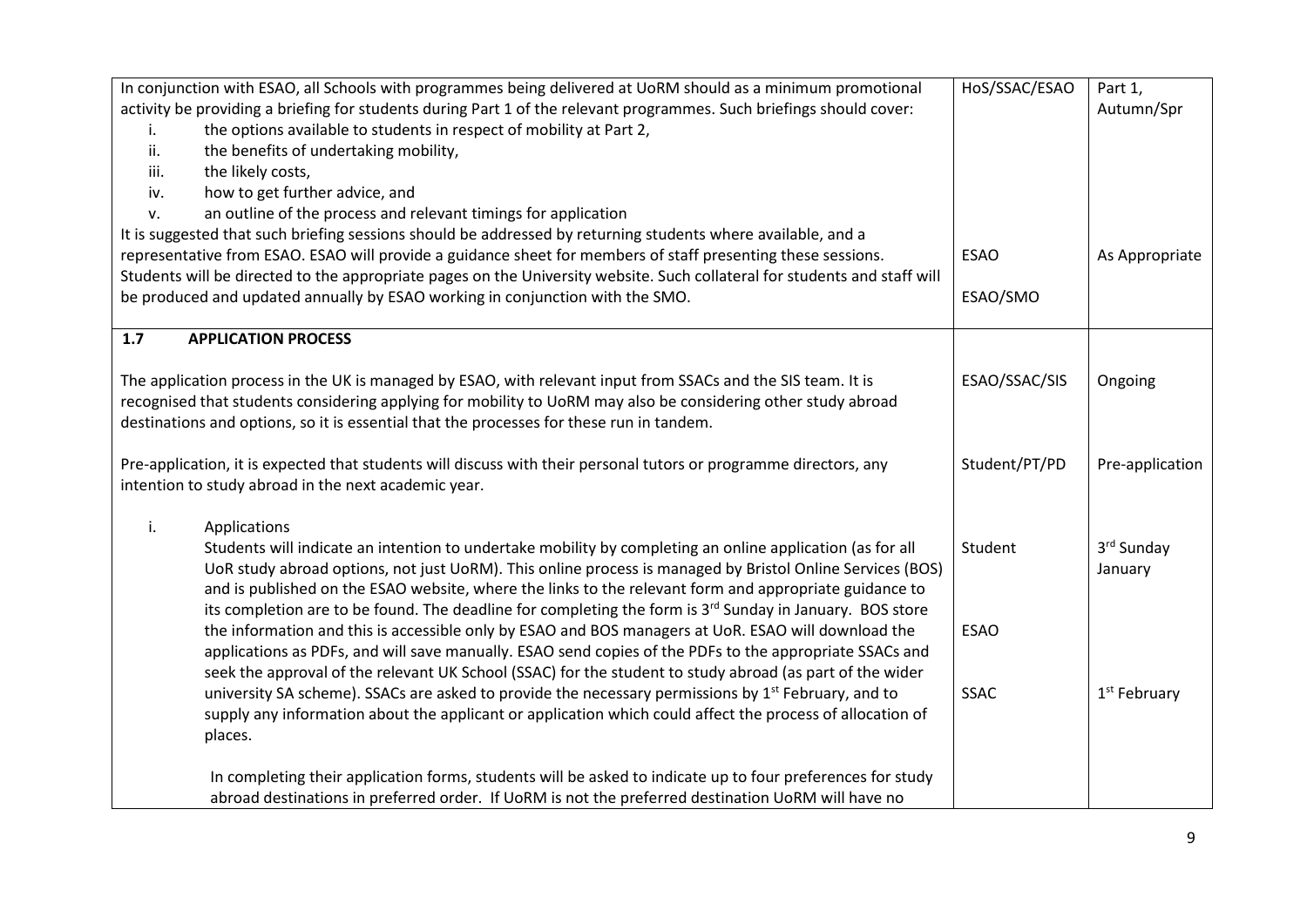|      | further involvement unless under the ESAO allocation process there are no spaces available to the<br>applicant at their preferred destinations. ESAO are responsible for allocating applicants across the wide<br>range of partner institutions including UoRM. They have an established process and transparent criteria<br>for making allocations and offering places. | <b>ESAO</b> |                             |
|------|--------------------------------------------------------------------------------------------------------------------------------------------------------------------------------------------------------------------------------------------------------------------------------------------------------------------------------------------------------------------------|-------------|-----------------------------|
|      | ESAO will send to UoRM (SMO) the forms with UK approval for consideration.                                                                                                                                                                                                                                                                                               | <b>ESAO</b> | 7 February                  |
|      |                                                                                                                                                                                                                                                                                                                                                                          | SMO         | 15 <sup>th</sup> February   |
|      | SMO will obtain the approval (or rejection) of UK applicants from relevant academics at UoRM and SMO<br>will notify ESAO of the decisions by 15 <sup>th</sup> February                                                                                                                                                                                                   |             |                             |
| ii.  | Approvals                                                                                                                                                                                                                                                                                                                                                                |             |                             |
|      | ESAO will contact the student individually to inform them that:                                                                                                                                                                                                                                                                                                          | <b>ESAO</b> | Asap after 15               |
|      | a place has been made available for them,<br>a.                                                                                                                                                                                                                                                                                                                          |             | February                    |
|      | they have been placed on a waiting list,<br>b.                                                                                                                                                                                                                                                                                                                           |             |                             |
|      | their application has been refused.<br>c.                                                                                                                                                                                                                                                                                                                                |             |                             |
|      | If the mobility is confirmed under (a), the student will be notified by ESAO of any standard or special terms<br>and conditions that apply. Formal Offer letters (with attached Acceptance form) will be sent out by the                                                                                                                                                 | <b>ESAO</b> |                             |
|      | UoRM (SMO) by 30 <sup>th</sup> March to UK students whose places have been approved, with copies to ESAO.                                                                                                                                                                                                                                                                | SMO         | 30 <sup>th</sup> March      |
|      | The offer will usually be conditional on satisfactory progression from Part 1 to Part 2 (usually at first<br>attempt).                                                                                                                                                                                                                                                   |             |                             |
|      | The student will be given a deadline of 30 <sup>th</sup> April to accept or reject the offer of a mobility place, this is                                                                                                                                                                                                                                                | Student     | 30 <sup>th</sup> April      |
|      | done by signing and submitting the acceptance form to my.admissions@reading.edu.my                                                                                                                                                                                                                                                                                       |             |                             |
|      | This is the 'red button' moment - confirming the mobility place [student can still pull out, and university<br>can still withdraw the place]                                                                                                                                                                                                                             |             |                             |
| iii. | Offer holders                                                                                                                                                                                                                                                                                                                                                            |             |                             |
|      | ESAO will inform UK Schools (SSACs) of the names of students taking up UoRM (and other destination)                                                                                                                                                                                                                                                                      | <b>ESAO</b> | Asap after 30 <sup>th</sup> |
|      | mobility, and of intended periods of study. ESAO will send to the SIS team a list of all mobility students and                                                                                                                                                                                                                                                           |             | April                       |
|      | SIS team will construct the relevant SPL record (AT Approval Transfer) on RISIS.                                                                                                                                                                                                                                                                                         | ESAO/SIS    |                             |
|      | The SMO will inform the student of immigration, health etc requirements and the deadlines for these                                                                                                                                                                                                                                                                      |             | Asap after 30 <sup>th</sup> |
|      | requirements.                                                                                                                                                                                                                                                                                                                                                            | SMO         | April                       |
|      | The UoRM SMO will be responsible for chasing the UK students, with assistance as needed from ESAO.                                                                                                                                                                                                                                                                       |             | As appropriate              |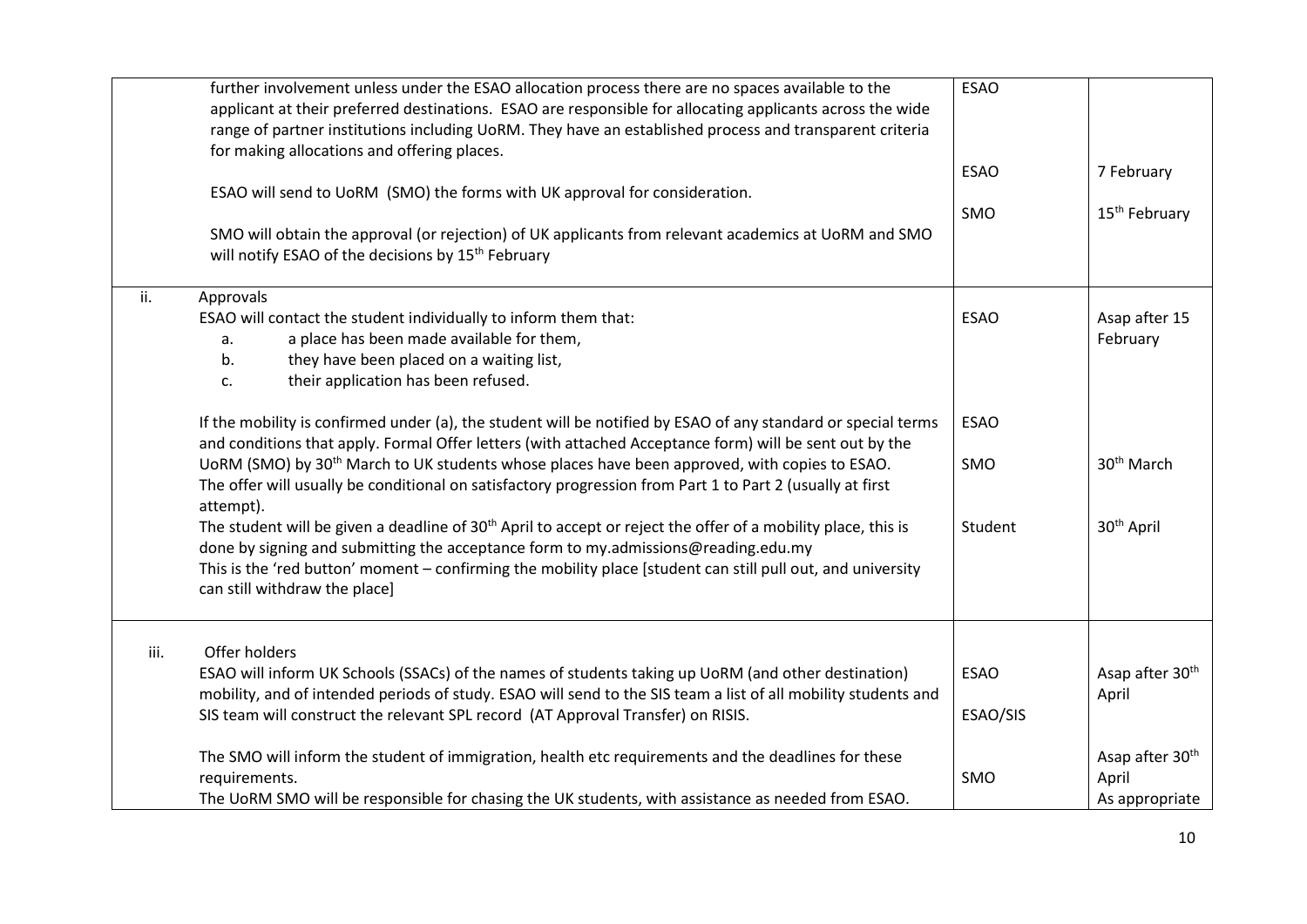|     |                                                                                                                                                                                                                                     | SMO/ESAO        |                       |
|-----|-------------------------------------------------------------------------------------------------------------------------------------------------------------------------------------------------------------------------------------|-----------------|-----------------------|
|     | Once Part 1 results are known, and progression conditions are confirmed as met, UORM admissions will                                                                                                                                |                 | On release of         |
|     | send an Unconditional Offer Outcome letter to students.                                                                                                                                                                             | <b>UoRM</b>     | Part 1 results        |
|     | ESAO and SMO will arrange for the update to 'next programme' on RISIS to be done before the end of July                                                                                                                             | Admissions      |                       |
|     | for those students who have passed at first attempt and are planning to travel in September.                                                                                                                                        | ESAO/SMO        | 30 <sup>th</sup> July |
| iv. | Module selection                                                                                                                                                                                                                    |                 |                       |
|     | Students will make their module selection (For Part 2) as usual, on their current programme, during the<br>normal window for module selection (Late April -mid-May)                                                                 | <b>Students</b> | Mid-May               |
|     | .v.  Late applicants                                                                                                                                                                                                                |                 |                       |
|     | Students who miss the application deadline will not normally be considered for mobility for the following<br>year.                                                                                                                  |                 |                       |
|     | Students who have secured a mobility place but who fail at first attempt and pass at second attempt                                                                                                                                 |                 |                       |
|     | (including DNS-ed students) will not normally be permitted to travel during the autumn term of Part 2 but                                                                                                                           |                 |                       |
|     | may be considered for spring/summer mobility. Students who are suspended (eg following a DNS) pending                                                                                                                               |                 |                       |
|     | a resit the following May/June will not be permitted to undertake mobility during the period of their<br>suspension.                                                                                                                |                 |                       |
| 1.8 | <b>PRE-DEPARTURE</b>                                                                                                                                                                                                                |                 |                       |
|     | ESAO will run full pre-departure sessions, including networking and 'buddying' sessions through the late spring<br>term/summer term for students travelling for the following whole academic year or for the following autumn term, | <b>ESAO</b>     | Ongoing               |
|     | and during the autumn term for all other students. Where possible these will involve returning mobility students as                                                                                                                 |                 |                       |
|     | ambassadors. The SMO will provide relevant and updated UoRM collateral to ESAO in a timely fashion. These sessions<br>may be generic for all mobility students irrespective of destination, or may be bespoke for UoRM.             | SMO             | Ongoing               |
|     |                                                                                                                                                                                                                                     |                 |                       |
|     |                                                                                                                                                                                                                                     |                 |                       |
|     |                                                                                                                                                                                                                                     |                 |                       |
|     |                                                                                                                                                                                                                                     |                 |                       |
|     | <b>CHAPTER 2: DEPARTURE</b>                                                                                                                                                                                                         |                 |                       |
|     |                                                                                                                                                                                                                                     |                 |                       |
|     | 2.1 Issuance of Visa                                                                                                                                                                                                                |                 |                       |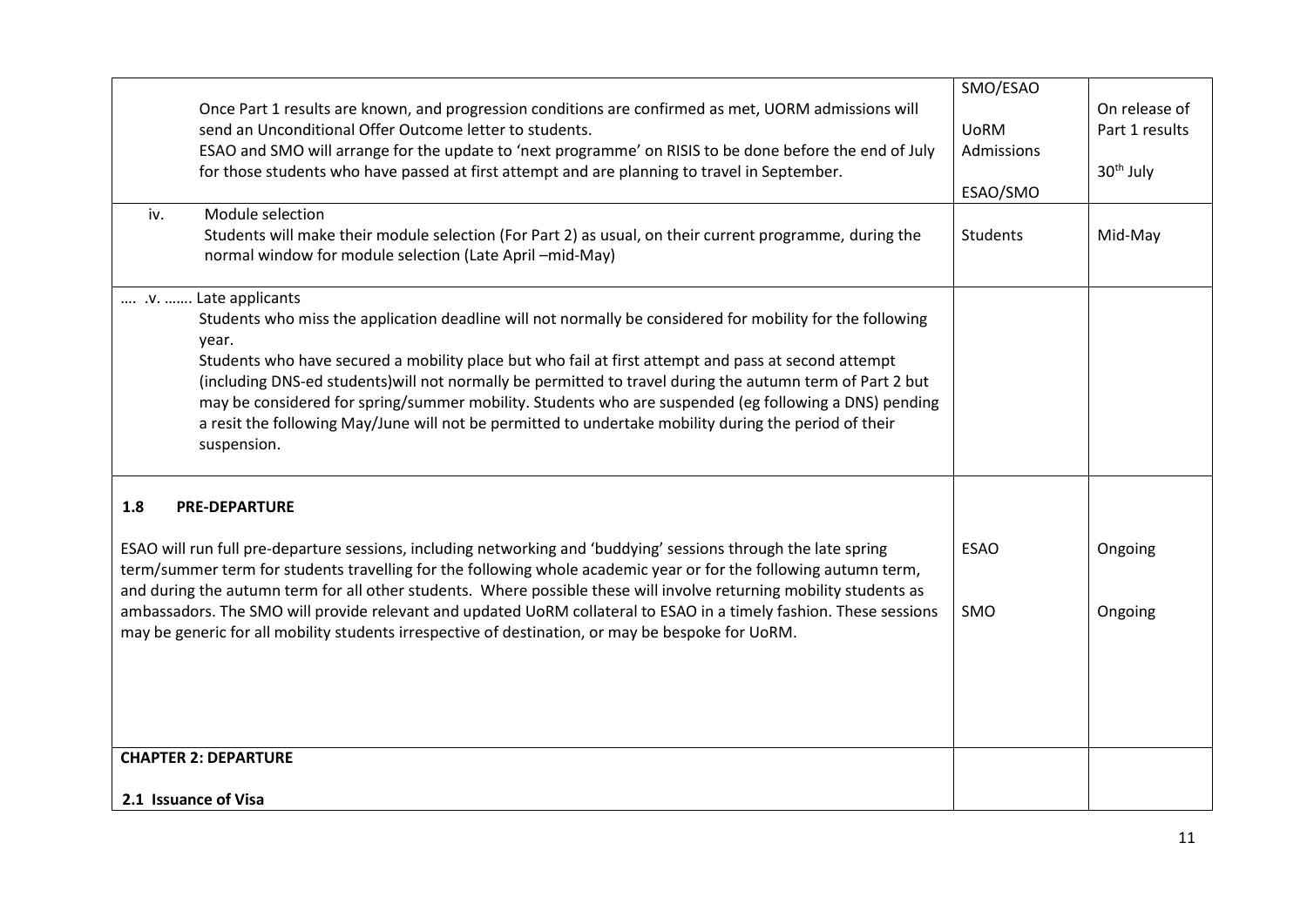| All students spending time at UoRM will require a visa (Student Pass). UoRM Student Services will apply for SPs on                                                                                                                                                                                                                                                                                                                       |                |                               |
|------------------------------------------------------------------------------------------------------------------------------------------------------------------------------------------------------------------------------------------------------------------------------------------------------------------------------------------------------------------------------------------------------------------------------------------|----------------|-------------------------------|
| behalf of students as long as all requested documents are supplied by the student to the SMO at UoRM by the                                                                                                                                                                                                                                                                                                                              | Student/SMO    | 30 <sup>th</sup> May          |
| deadline of 30 <sup>th</sup> May.                                                                                                                                                                                                                                                                                                                                                                                                        |                |                               |
| Required documents are:                                                                                                                                                                                                                                                                                                                                                                                                                  |                |                               |
| Signed acceptance form<br>Τ.                                                                                                                                                                                                                                                                                                                                                                                                             |                |                               |
| Scanned copy of passport, saved as pdf<br>ii.                                                                                                                                                                                                                                                                                                                                                                                            |                |                               |
| 2 standard passport photos<br>iii.                                                                                                                                                                                                                                                                                                                                                                                                       |                |                               |
| Declaration of health status form (only applies to UK and listed countries)<br>iv.                                                                                                                                                                                                                                                                                                                                                       |                |                               |
| Evidence of payment of student visa fees<br>v.                                                                                                                                                                                                                                                                                                                                                                                           |                |                               |
| Visas will state the duration of permitted visit which must correspond to the duration stated in the offer letter. This<br>cannot be changed once submitted, and UoRM must be notified if the student decides to withdraw from the scheme<br>before departing, or if they return to the UK before the expected end date: this will require alterations to the Student<br>Visa Pass, which it is the Student's responsibility to arrange. | Student        | Before leaving<br><b>UoRM</b> |
| UoRM SMO generally cannot organise student visas for non-UK/EU citizens, and there may be restrictions on some                                                                                                                                                                                                                                                                                                                           |                |                               |
| nationalities from entering Malaysia. Students from countries not included on an exemption list (the list includes UK,                                                                                                                                                                                                                                                                                                                   |                |                               |
| USA, France, and others) will not have to submit a Declaration of Health Status form but will instead have to undergo                                                                                                                                                                                                                                                                                                                    |                |                               |
| pre-arrival medical screening. UoRM SMO will provide further information to those individual students affected.                                                                                                                                                                                                                                                                                                                          | <b>SMO</b>     | On request                    |
|                                                                                                                                                                                                                                                                                                                                                                                                                                          |                |                               |
|                                                                                                                                                                                                                                                                                                                                                                                                                                          |                |                               |
| 2.2 ONLINE RE-ENROLMENT<br>For students who progress from Part 1 at the first attempt, and who are planning to undertake Autumn term mobility,<br>the 'next programme' information on RISIS will be updated before the end of July by the Programme Admin team in<br>the UK The student will then be in a position to complete re-enrolment at the beginning of September on the correct                                                 | <b>UK PA</b>   | End of July                   |
| programme.                                                                                                                                                                                                                                                                                                                                                                                                                               |                |                               |
| Every mobility student who studies at UoRM needs to complete an online enrolment. In late August / early September<br>mobility students will receive online pre-enrolment guide information via email from the International Office about<br>how to enrol with the University prior to arriving at UoRM                                                                                                                                  | Student/SMO    | <b>End August</b>             |
|                                                                                                                                                                                                                                                                                                                                                                                                                                          | <b>UORM PA</b> | <b>End August</b>             |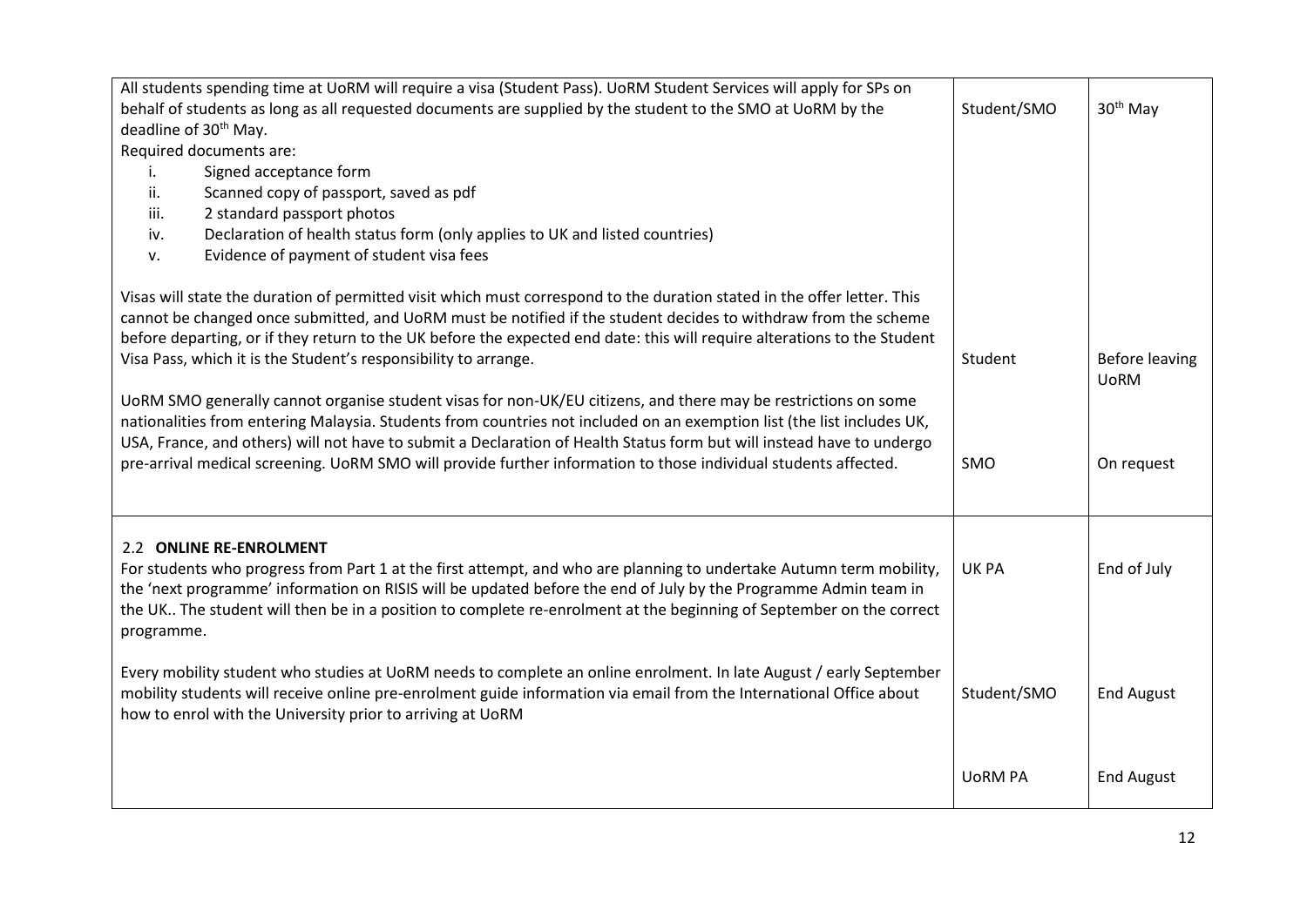| Programme administrators at UoRM should update the students' module enrolments on RISIS with the correct module<br>occurrences for the campus. This should be completed before the end of August before the student re-enrols in early<br>September.<br>It will be necessary to identify and confirm blackboard requirements for module material views (and identifying which<br>modules require UK and MY BB view). These requirements need to be communicated to the BB team. UK students<br>studying at UoRM in the spring term will need to have access to the Autumn term UK BB site.<br>Note: for whole year mobility at UoRM the module occurrence 'MA' is used in RISIS. For the UK the occurrence 'A' is<br>used. Where a module runs over two terms, and the student is only 'mobile' during one of them, the module<br>occurrence needs to be switched between the terms. | UoRM Head of<br><b>Business</b><br>Systems |            |
|--------------------------------------------------------------------------------------------------------------------------------------------------------------------------------------------------------------------------------------------------------------------------------------------------------------------------------------------------------------------------------------------------------------------------------------------------------------------------------------------------------------------------------------------------------------------------------------------------------------------------------------------------------------------------------------------------------------------------------------------------------------------------------------------------------------------------------------------------------------------------------------|--------------------------------------------|------------|
| 2.3 PERSONAL TUTOR AND CLASS LISTS<br>Visiting students need to be allocated to a personal tutor for the duration of their visit. This will be organised by<br>relevant Prgramme Admin team in UoRM, who will update the personal tutor field on RISIS<br>Class lists run from RISIS will be correct as long as the module occurrences have been updated for the appropriate<br>campus.                                                                                                                                                                                                                                                                                                                                                                                                                                                                                              | <b>UORM PA</b>                             | Pre-travel |
| 2.4 PROVISION OF UORM HANDBOOK / CHECKLIST                                                                                                                                                                                                                                                                                                                                                                                                                                                                                                                                                                                                                                                                                                                                                                                                                                           |                                            |            |
| UoRM will provide an online Welcome to UoRM handbook via email to all mobility students (sent out with<br>Unconditonal Offer letter). Students will also be sent a checklist reminder covering visa applications, flights, health<br>requirements, facebook group details.                                                                                                                                                                                                                                                                                                                                                                                                                                                                                                                                                                                                           | <b>UORM PA</b>                             | Pre-travel |
| The welcome to UoRM Handbook is prepared and reviewed annually by SMO, in liaison with ESAO to ensure all<br>relevant topics and FAQs are covered.                                                                                                                                                                                                                                                                                                                                                                                                                                                                                                                                                                                                                                                                                                                                   | SMO/ESAO                                   | Ongoing    |
|                                                                                                                                                                                                                                                                                                                                                                                                                                                                                                                                                                                                                                                                                                                                                                                                                                                                                      |                                            |            |
|                                                                                                                                                                                                                                                                                                                                                                                                                                                                                                                                                                                                                                                                                                                                                                                                                                                                                      |                                            |            |
| <b>ACCOMMODATION</b><br>2.5                                                                                                                                                                                                                                                                                                                                                                                                                                                                                                                                                                                                                                                                                                                                                                                                                                                          |                                            |            |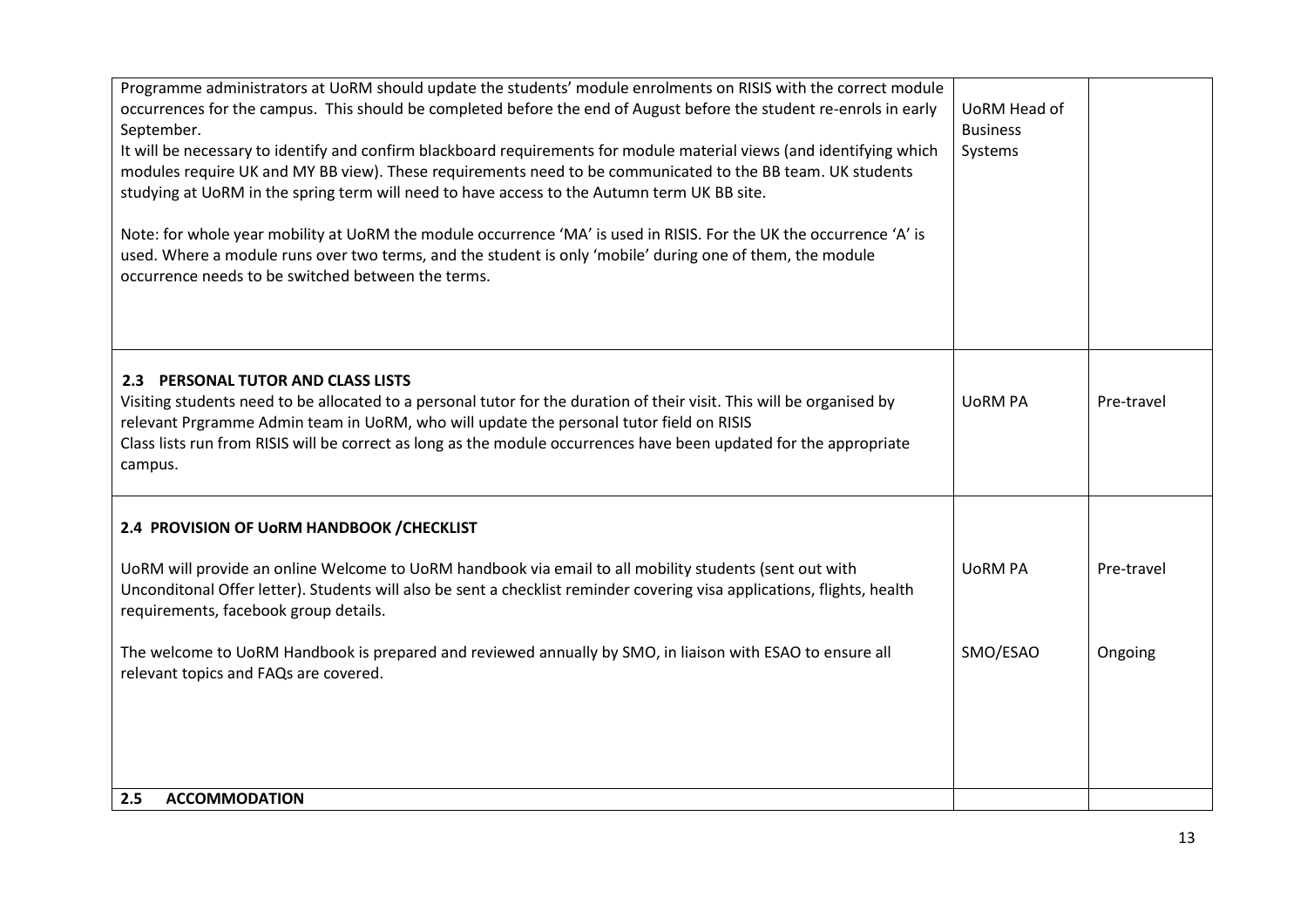| UoRM SMO will provide details to ESAO about the various types of accommodation, including the International<br>Student Village options, other student hall provision, private sector alternatives, access, costs, etc. Such collateral will<br>be placed on the UoRM study abroad webpages.                                                                                                                                                                                                                                                                                                                                                                                                                                                                                                                                                                                                                                                                 | SMO/ESAO                      | As Appropriate                              |
|-------------------------------------------------------------------------------------------------------------------------------------------------------------------------------------------------------------------------------------------------------------------------------------------------------------------------------------------------------------------------------------------------------------------------------------------------------------------------------------------------------------------------------------------------------------------------------------------------------------------------------------------------------------------------------------------------------------------------------------------------------------------------------------------------------------------------------------------------------------------------------------------------------------------------------------------------------------|-------------------------------|---------------------------------------------|
| UoRM endeavour to place all mobility students coming from the UK in hall accommodation (International Student<br>Village ISV). There is a Student Accommodation Officer at UoRM who will deal with all queries. Students have to make<br>their own applications via the allocations ISV website (www.educity-iskandar.com.my/hostel/) and to have booked a<br>place by 15 <sup>th</sup> July. The UoRM SMO will confirm room with ISV and chase deposit payments.                                                                                                                                                                                                                                                                                                                                                                                                                                                                                           | Students                      | $15th$ July                                 |
| Students who are intending to spend less than a full year studying in UoRM will need to be advised to make their own<br>arrangements regarding their accommodation in the UK. They may need to consider periods of absence for mobility<br>when taking out lease agreements etc. It is the students' responsibility to negotiate with UPP as necessary regarding<br>University hall accommodation.                                                                                                                                                                                                                                                                                                                                                                                                                                                                                                                                                          | Students                      | As appropriate                              |
|                                                                                                                                                                                                                                                                                                                                                                                                                                                                                                                                                                                                                                                                                                                                                                                                                                                                                                                                                             |                               |                                             |
| 2.6<br><b>HEALTH AND VACCINATIONS</b>                                                                                                                                                                                                                                                                                                                                                                                                                                                                                                                                                                                                                                                                                                                                                                                                                                                                                                                       |                               |                                             |
| As under 2.1 above there are documentation requirements pre-entry, and screening requirements depending on the<br>student's nationality. The ESAO will give general guidance on health requirements to all students expressing an<br>interest in mobility. All students, regardless of nationality, are required to undergo a medical screening within 7 days<br>of arrival in Malaysia. UoRM SMO will arrange for this to take place on behalf of the student. Screening is a necessary<br>precursor for the issuance of a student pass from the Local immigration office (EMGS). Any student who fails the<br>health screening will be required to leave Malaysia. The University is not liable for the costs of returning to the UK, so<br>students should be advised to undergo their own health screening (eg for TB, Malaria, etc) before leaving the UK for<br>their own reassurance. (noting this will not replace the Malaysian screening process) | <b>ESAO</b><br>Student<br>SMO | Pre-application<br>On arrival<br>On arrival |
| The ESAO will give general cultural guidance to all students in pre-application briefing sessions, including advice on<br>religious observance and sexual orientation issues.                                                                                                                                                                                                                                                                                                                                                                                                                                                                                                                                                                                                                                                                                                                                                                               | <b>ESAO</b>                   | Pre-application                             |
|                                                                                                                                                                                                                                                                                                                                                                                                                                                                                                                                                                                                                                                                                                                                                                                                                                                                                                                                                             |                               |                                             |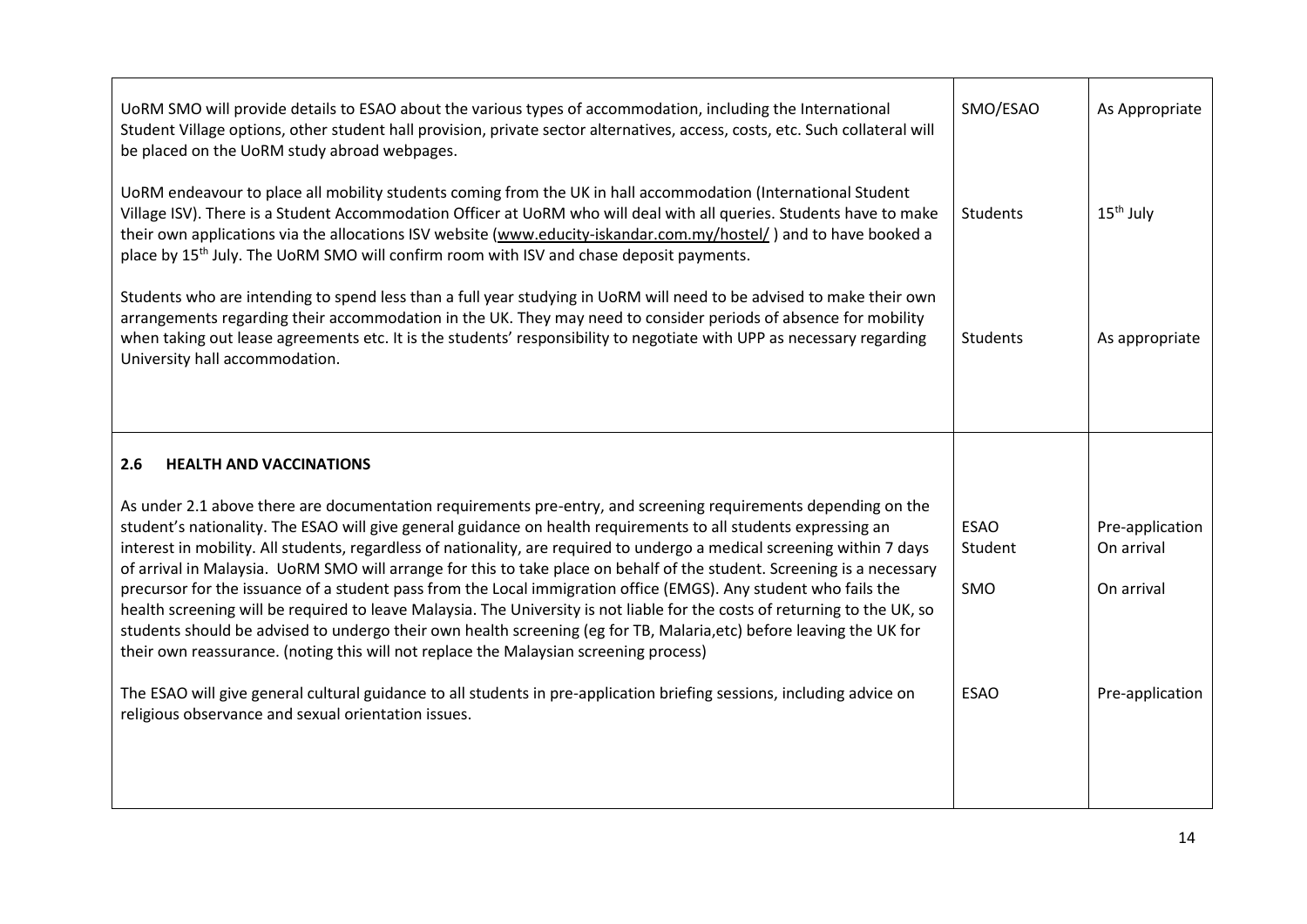| 2.7<br><b>VISA AND INSURANCE BRIEFING</b>                                                                                                                                                                                             |             |               |
|---------------------------------------------------------------------------------------------------------------------------------------------------------------------------------------------------------------------------------------|-------------|---------------|
|                                                                                                                                                                                                                                       |             |               |
| ESAO will ensure that UK students are kept informed of any visa requirement changes, including visa fees, and as                                                                                                                      | ESAO/SMO    | Pre-travel    |
| notified by SMO.                                                                                                                                                                                                                      |             |               |
| All students are required to obtain a valid insurance policy from a Malaysian insurance provider. UoRM SMO will                                                                                                                       |             |               |
| apply for this on behalf of each student before arrival. Students should view the UoRM student portal for further                                                                                                                     | SMO         | Pre-travel    |
| details. UoRM SMO will inform ESAO of any advice that needs to be given to students regarding insurance policies, and                                                                                                                 | SMO/ESAO    | Pre-travel    |
| the information that the SMO may require.<br>All UK-based students are covered under the University's RSA travel insurance policy whilst travelling 'on the business                                                                  | Students    | Pre-travel    |
| of the university.' They should complete the risk management form on the RISIS page prior to travel.                                                                                                                                  | Students    | Pre-travel    |
| [They do not need to buy additional travel insurance]                                                                                                                                                                                 |             |               |
|                                                                                                                                                                                                                                       |             |               |
|                                                                                                                                                                                                                                       |             |               |
| 2.8<br><b>FLIGHTS/ FINAL CLEARANCE CHECKS</b>                                                                                                                                                                                         |             |               |
| Students are responsible for making their own flight arrangements, and are liable for the full cost. Flight tickets should                                                                                                            |             |               |
| not be booked until the mobility place has been confirmed, and application for Student Pass has been approved.                                                                                                                        |             |               |
| Students are responsible for making their own way to the airport of departure.                                                                                                                                                        | Student     | Pre-travel    |
|                                                                                                                                                                                                                                       |             |               |
| UoRM SMO will coordinate and communicate final confirmation with students approximately four weeks prior to the                                                                                                                       | SMO         | Pre-travel    |
| start of the relevant term. UoRM will check with student that visa is in place, fees are ready to be paid (where                                                                                                                      |             |               |
| appropriate), accommodation is in place, vaccinations have been taken and flights booked. SMO will obtain flight                                                                                                                      | Student/SMO | Pre-travel    |
| itinerary from each student so that 'meet and greet' can be arranged if required. A final confirmation email will be                                                                                                                  |             |               |
| sent to each student by the SMO confirming 'clear to go'.                                                                                                                                                                             |             |               |
|                                                                                                                                                                                                                                       |             |               |
| As a final double-check the SMO should check on the RISIS portal mobility screen that the RISIS record for each<br>student travelling to UoRM is correct, including campus, programme, module occurrences, personal tutor, start date | SMO         | Pre-travel    |
| for mobility period and expected tuition fee.                                                                                                                                                                                         |             |               |
| <b>CHAPTER 3: ARRIVAL</b>                                                                                                                                                                                                             |             |               |
|                                                                                                                                                                                                                                       |             |               |
| 3.1<br><b>Orientation</b>                                                                                                                                                                                                             |             |               |
| SMO will supply example welcome pack to all students who accept their offer, copy to ESAO for information purposes,                                                                                                                   | SMO/ESAO    | Pre-departure |
| ahead of final briefings to students (see 2.4 above).                                                                                                                                                                                 |             |               |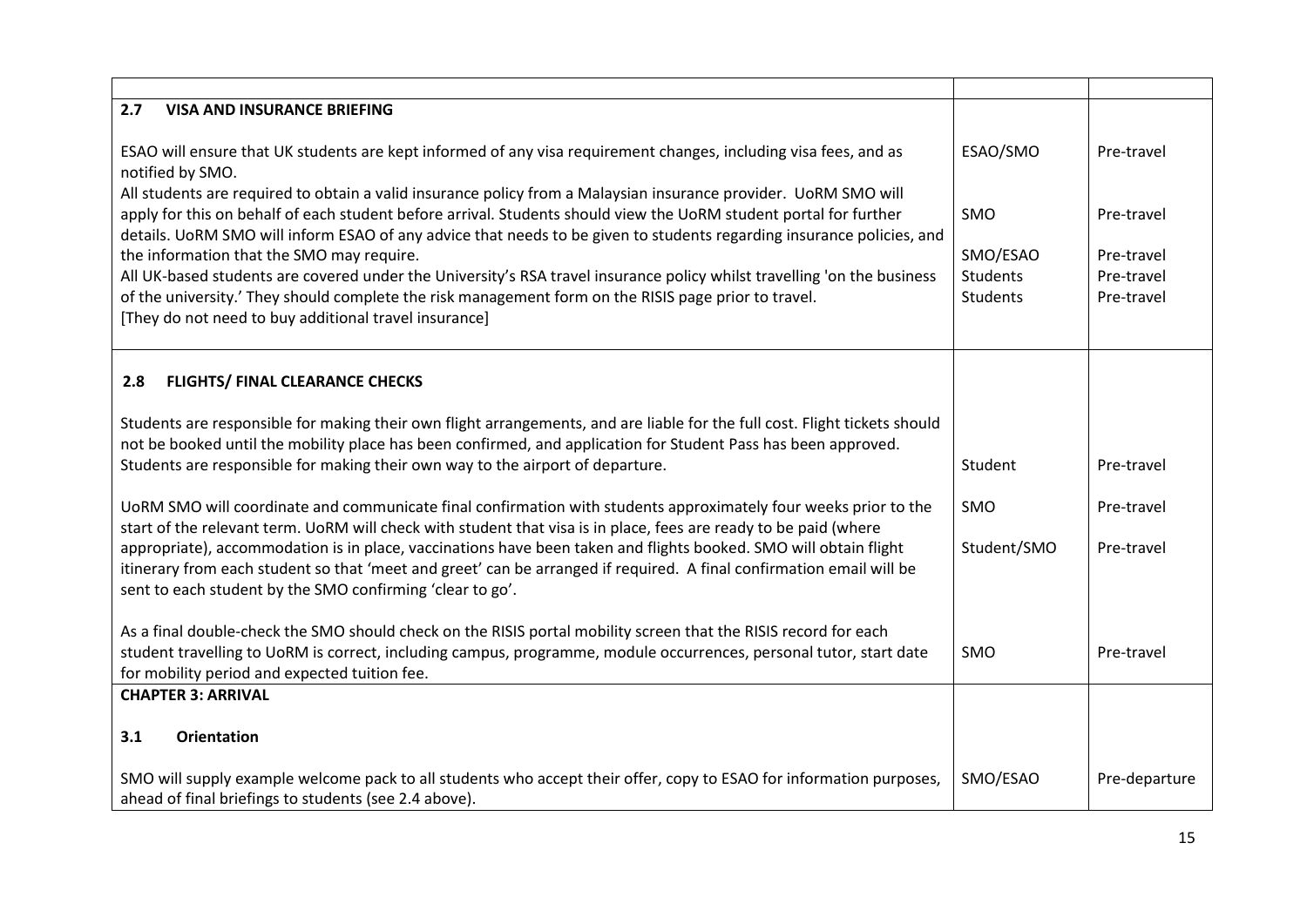| 3.2<br><b>Welcome meetings</b>                                                                                                                                                                                                                                                                                                                                                                                                                                                                                                                                                                                                                                  |                            |              |
|-----------------------------------------------------------------------------------------------------------------------------------------------------------------------------------------------------------------------------------------------------------------------------------------------------------------------------------------------------------------------------------------------------------------------------------------------------------------------------------------------------------------------------------------------------------------------------------------------------------------------------------------------------------------|----------------------------|--------------|
| UoRM will arrange meet and greet at the relevant point of embarkation (usually KL/Changi airports). The SMO will<br>arrange for airport transfer to the campus and accommodation. UoRM will allocate student mentors to incoming<br>students. SMO will distribute welcome packs and organise welcome sessions with RUMSA officers.                                                                                                                                                                                                                                                                                                                              | <b>SMO</b>                 | On arrival   |
| UORM SMO will arrange to meet with UK students before the end of week 1 of the first term of their visit to check on<br>system access, timetables, booking of personal tutor meeting and general welfare check (to include accommodation,<br>healthcare etc).                                                                                                                                                                                                                                                                                                                                                                                                   | SMO                        | Post-arrival |
| SMO will arrange medical screening and necessary transfer to health clinic within 7 days of arrival. SMO will make<br>necessary arrangements for passport to be taken to the local immigration office (EMGS) for issuance of obligatory<br>Student Pass visa sticker. EMGS will issue an iKad (international student card) for all mobility students.                                                                                                                                                                                                                                                                                                           | SMO                        | Post-arrival |
| 3.3 Programme welcomes                                                                                                                                                                                                                                                                                                                                                                                                                                                                                                                                                                                                                                          |                            |              |
| Programme leads in UoRM will provide programme orientation to incoming students, including building facilities, any<br>UoRM-specific handbooks, timetable checks etc.                                                                                                                                                                                                                                                                                                                                                                                                                                                                                           | Uorm<br>Programme<br>Leads | Post-arrival |
| 3.4 Fee-billing                                                                                                                                                                                                                                                                                                                                                                                                                                                                                                                                                                                                                                                 |                            |              |
| UK students who are paying the Study Abroad Programme tuition fees themselves will have to pay at least 50% of the<br>tuition fee for the period of study before they can complete their enrolment during welcome week. There are no fee-<br>billing arrangements for UK outward mobility students to UoRM: fees remain payable to the UK. The fee amount on<br>RISIS for students undertaking mobility to UoRM programmes for a full year will be set to 15% of the standard UK fees<br>(Home or International). Students travelling for less than a full year will be charged the annual tuition fee applicable to<br>their UK programme (payable to the UK). |                            |              |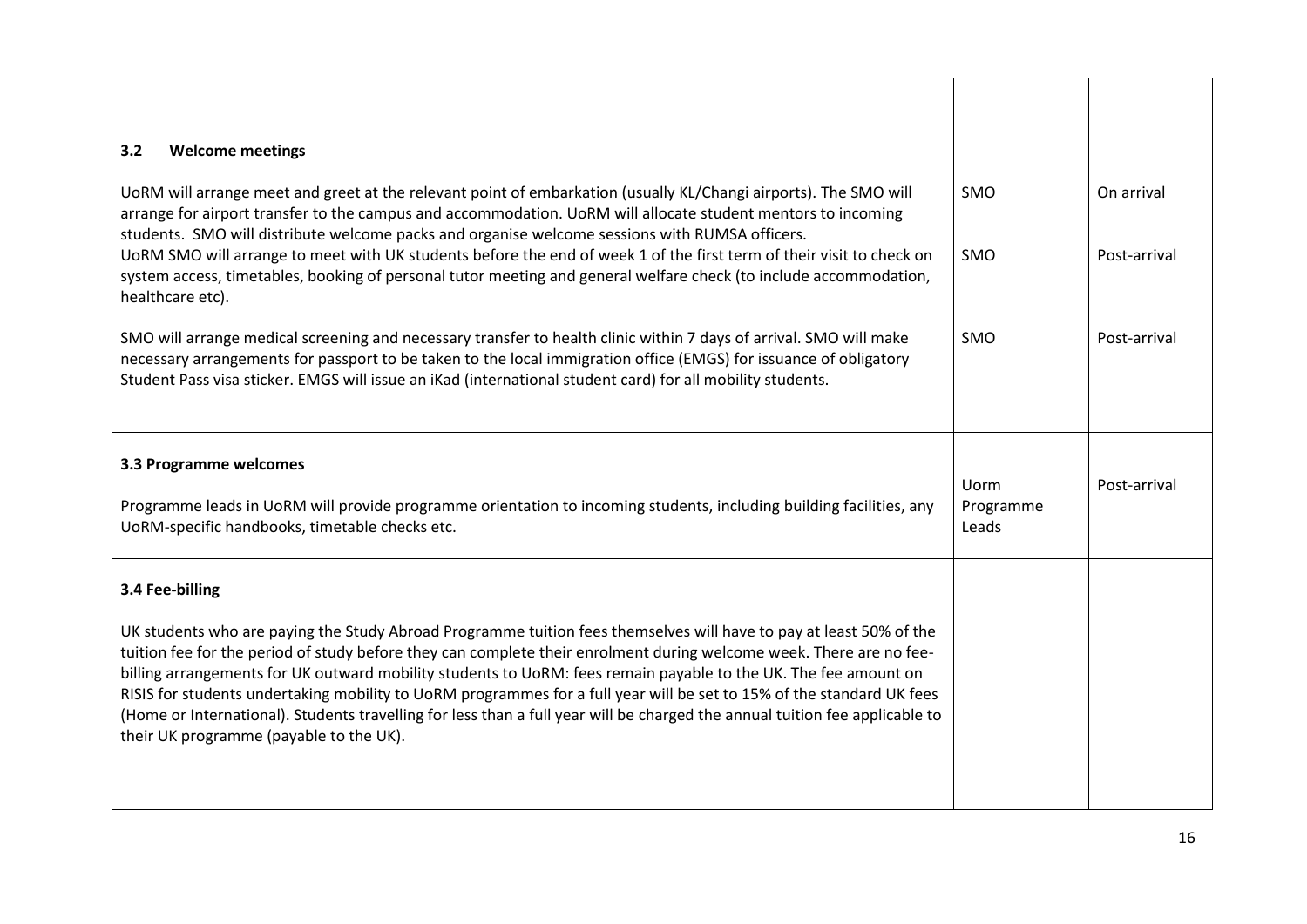| <b>CHAPTER 4 POST ARRIVAL</b>                                                                                                                                                                                                                                                                                                                                                                                                                                                                                                                                                                           |                                                      |                                               |
|---------------------------------------------------------------------------------------------------------------------------------------------------------------------------------------------------------------------------------------------------------------------------------------------------------------------------------------------------------------------------------------------------------------------------------------------------------------------------------------------------------------------------------------------------------------------------------------------------------|------------------------------------------------------|-----------------------------------------------|
| The first point-of-contact for all UK students whilst in Malaysia is the UoRM SMO.                                                                                                                                                                                                                                                                                                                                                                                                                                                                                                                      | SMO                                                  | Post-arrival                                  |
| 4.1 Student records and Systems Access                                                                                                                                                                                                                                                                                                                                                                                                                                                                                                                                                                  |                                                      |                                               |
| UoRM admin teams will check that student records are correct on RISIS - correct programme and module coding is<br>applied. Student access to BB locally version at UoRM is essential to support modules. UORM Programme<br>Administrators and the Head of Business Systems have RISIS access to undertake this                                                                                                                                                                                                                                                                                          | <b>UORM PA teams</b><br>Head of business<br>Systems  | Post-arrival                                  |
| 4.2 Campus Cards and enrolment                                                                                                                                                                                                                                                                                                                                                                                                                                                                                                                                                                          |                                                      |                                               |
| Usually an 'enrolment exercise' will be conducted on the second day of welcome week for all new students. UoRM<br>staff/Admissions will guide the students to complete their enrolment. UoRM staff will also take mobility students'<br>photographs for the issuance of their campus card and for the University records.                                                                                                                                                                                                                                                                               | Programme<br>Leads                                   | Post-arrival                                  |
| UoRM SMO to distribute Campus Cards to visiting students                                                                                                                                                                                                                                                                                                                                                                                                                                                                                                                                                | SMO                                                  | Post-arrival                                  |
| Mobility students must have their visa documents scanned by the International Officer at UoRM as soon as possible<br>after they arrive. Once they have completed the online re-enrolment process they will be able to obtain their UoRM<br>Campus Card. Their existing University email address (username and password), will enable them to access other<br>online facilities at the University.                                                                                                                                                                                                       | SMO                                                  | Post-arrival                                  |
| <b>Personal Tutor Meetings</b><br>4.3                                                                                                                                                                                                                                                                                                                                                                                                                                                                                                                                                                   |                                                      |                                               |
| UoRM Programme Admin will allocate UK students to appropriate personal tutors (usually from the same discipline<br>area as the student's programme). Local personal tutors may be advised to contact the students' personal tutor in the<br>UK for any background information. The Personal tutor should arrange to meet the students during week 1 of the first<br>term of the visit, and thereafter at least termly. Students may wish to retain contact with their UK personal tutor<br>during their time at UoRM : it is the student's responsibility to arrange this with their UK Personal Tutor. | PA teams<br><b>UoRM Personal</b><br>tutor<br>Student | Post-arrival<br>Post-arrival<br>Pre-departure |
|                                                                                                                                                                                                                                                                                                                                                                                                                                                                                                                                                                                                         |                                                      |                                               |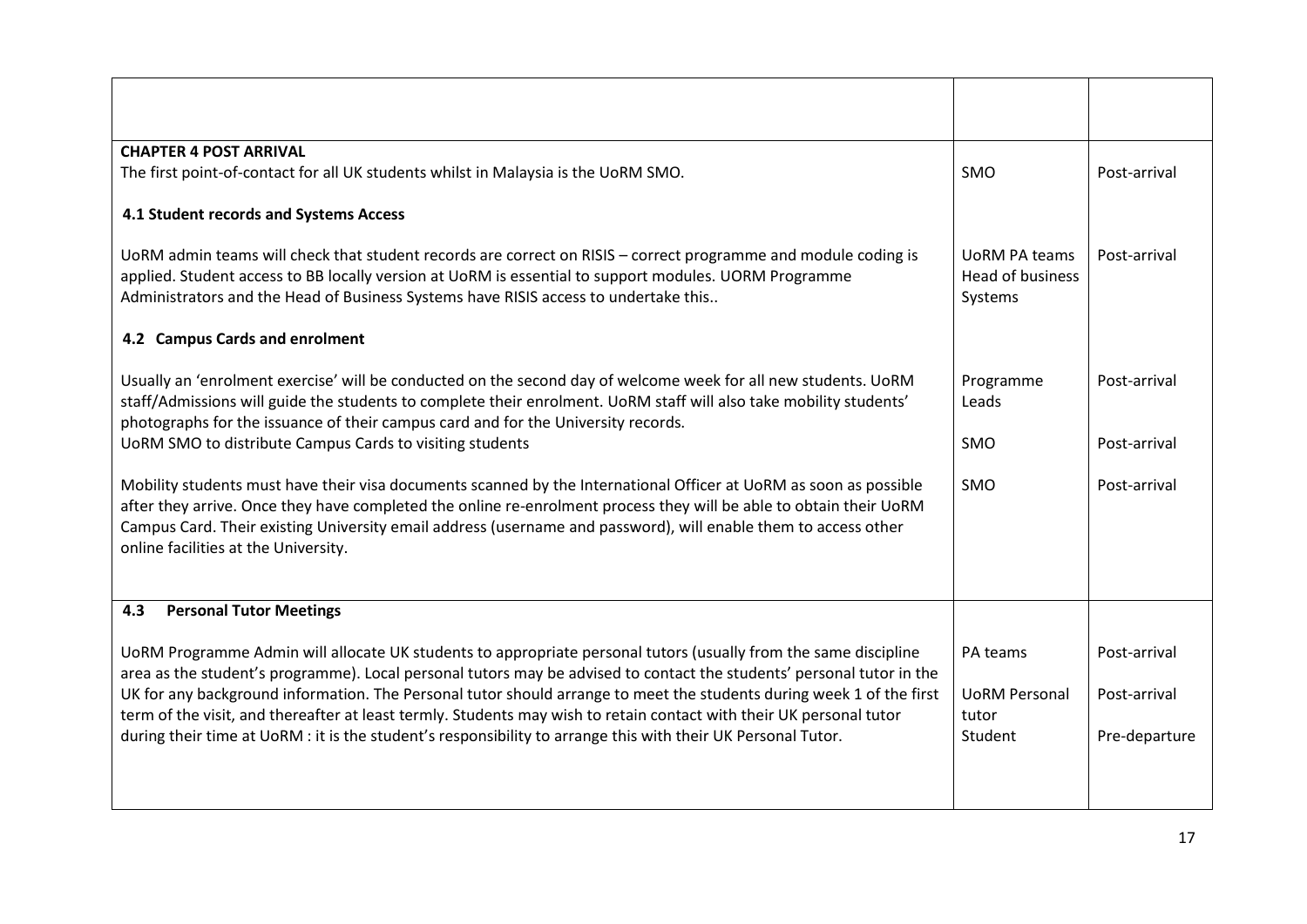| <b>Change of duration of studies</b><br>4.4                                                                                                                                                                                                                                                                                                                                                                                                                                                                                                                                                                                                                                                                                                                                                                                                                                                                                                                                                                                                                                                                                                                 |                                                |                                  |
|-------------------------------------------------------------------------------------------------------------------------------------------------------------------------------------------------------------------------------------------------------------------------------------------------------------------------------------------------------------------------------------------------------------------------------------------------------------------------------------------------------------------------------------------------------------------------------------------------------------------------------------------------------------------------------------------------------------------------------------------------------------------------------------------------------------------------------------------------------------------------------------------------------------------------------------------------------------------------------------------------------------------------------------------------------------------------------------------------------------------------------------------------------------|------------------------------------------------|----------------------------------|
| Students undertaking a term of mobility to UoRM will not normally be permitted to extend their visit to a further term<br>or to the whole year. If special circumstances arise which lead to such extension being requested by the student, such<br>requests will be made in the first instance to the SMO at UoRM. SMO will give advice about implications for Student<br>Pass, fee status and accommodation. If appropriate, SMO will discuss with ADTL to satisfy that academic conditions<br>can be met. Final approval would be given by ADTL UoRM in discussion with TLD International.                                                                                                                                                                                                                                                                                                                                                                                                                                                                                                                                                               | <b>SMO</b><br>ADTL/TLD                         | As appropriate<br>As appropriate |
| Students wishing to cut short their visit will normally need to discuss this with the SMO and with their programme lead<br>and personal tutor. It is usually possible to arrange reducing an intended year-long visit to a single term duration (as<br>long as the request is made during the first term). Once the student has embarked on their second term of study (ie<br>the Spring term), early repatriation is normally only possible in emergency situations (see 4.10 below).                                                                                                                                                                                                                                                                                                                                                                                                                                                                                                                                                                                                                                                                      | Student/SMO/PT                                 | As appropriate                   |
| 4.5<br><b>Assessment requirements</b>                                                                                                                                                                                                                                                                                                                                                                                                                                                                                                                                                                                                                                                                                                                                                                                                                                                                                                                                                                                                                                                                                                                       |                                                |                                  |
| Module assessment regimes will mirror those of the UK delivery, and will be co-timed (not necessarily simultaneous)<br>as far as is possible. Where appropriate, coursework assessment may include elements of local specificity and<br>relevance, but these will be designed to meet the overall module learning outcomes and will be agreed, before the<br>commencement of the module, between the module convenor and module delivery team at both campuses. Special<br>arrangements for support and marking may need to be made where coursework assessments carry over both terms<br>and a student is abroad for only one term. Similarly, due regard will need to be given for coursework that is conducted<br>over two terms in group format.<br>Students should be aware that the assessment deadlines for a module may not be the same between the two<br>campuses; if they are returning to the UK at the end of the Autumn term to complete a module in the Spring term the<br>relevant assessment deadlines for the Spring term may not be visible on BB or on RISIS until their records have been<br>updated following their return to the UK. | Module<br>convenors<br>UK/module<br>leads UoRM | ongoing                          |
| The preparation of examination questions will need to have due regard for the constituency of the student cohort $-i$ t<br>is likely that wherever the written examination is sat there will be students who have studied at least part of the<br>module at the away campus. It is University policy that both campuses are involved in the preparation and scrutiny of                                                                                                                                                                                                                                                                                                                                                                                                                                                                                                                                                                                                                                                                                                                                                                                     |                                                |                                  |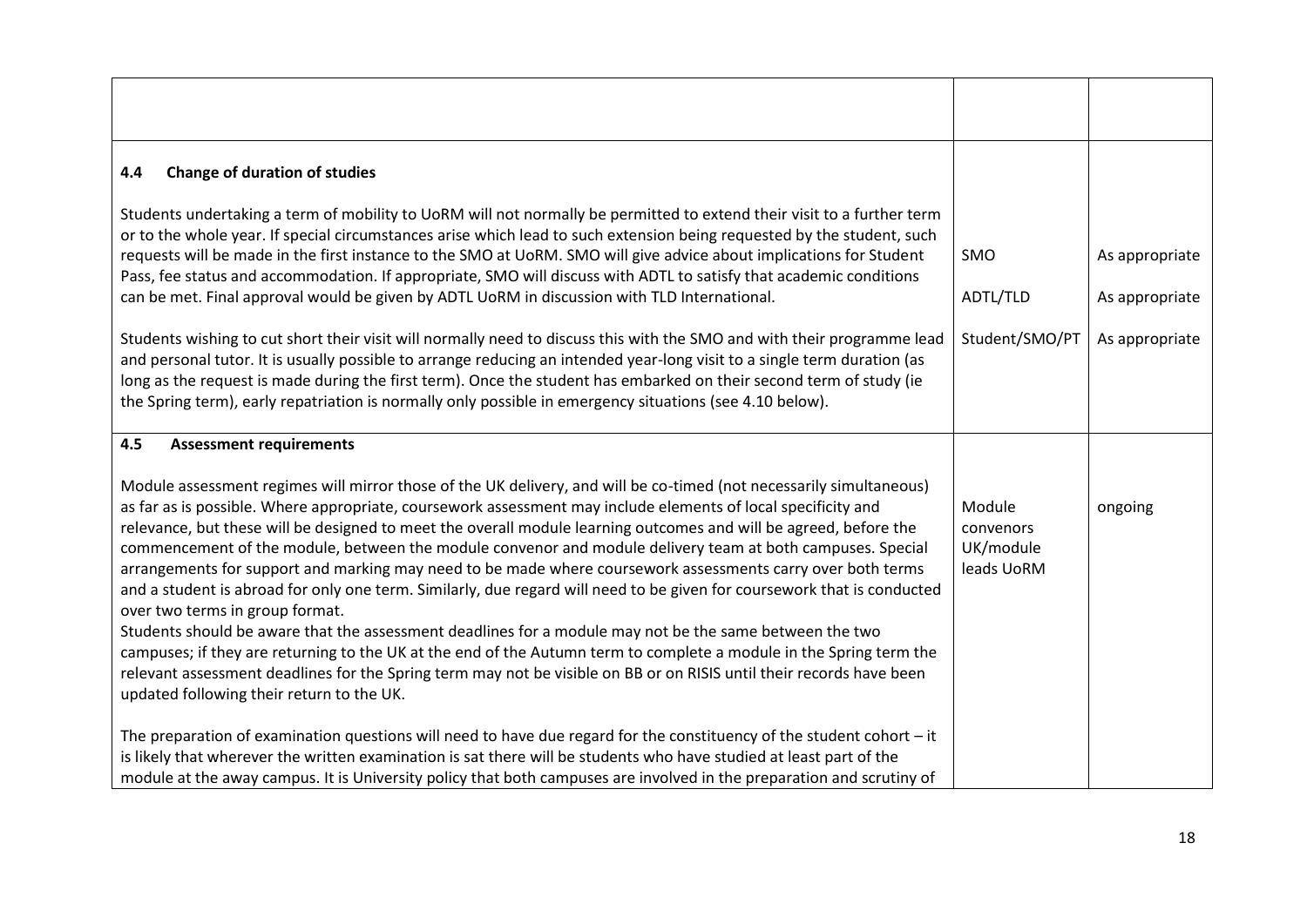| examination papers (and outline answers where required) cognisant of the diversity of the candidates. Students need<br>to be assured that the assessment of modules will not be compromised by their having undertaken study abroad.                                                                                                                                                                                                                                                                                                                                                                                                                                                        |                                |            |
|---------------------------------------------------------------------------------------------------------------------------------------------------------------------------------------------------------------------------------------------------------------------------------------------------------------------------------------------------------------------------------------------------------------------------------------------------------------------------------------------------------------------------------------------------------------------------------------------------------------------------------------------------------------------------------------------|--------------------------------|------------|
| Where UK students undertaking module summative assessment at UoRM require a resit examination due to a module<br>failure, they will be permitted to sit resit exams in the UK during the appropriate resit period. This also applies to UK<br>students who are awarded a DNS during their time at UoRM.                                                                                                                                                                                                                                                                                                                                                                                     |                                |            |
| 4.6 Transfer of Module results                                                                                                                                                                                                                                                                                                                                                                                                                                                                                                                                                                                                                                                              |                                |            |
| Relevant Programme Administrators at UoRM will be responsible for ensuring that all assessment marks generated at<br>UoRM for UK registered students are correctly entered onto BB and RISIS before the student returns to the UK. The<br>automated return process will then ensure that the results are updated against the appropriate module result record.                                                                                                                                                                                                                                                                                                                              | UoRM Pas/<br>SIS team          | ongoing    |
| <b>Advice on Work Placements</b><br>4.7                                                                                                                                                                                                                                                                                                                                                                                                                                                                                                                                                                                                                                                     |                                |            |
| It is recognised that many UK UG degree programmes being delivered at UoRM include a placement year, usually<br>immediately preceding the final year and following the Part 2. For UK-based students, support and arrangements for<br>sourcing the placement will occur throughout Part 2 (although usually it is the students' responsibility to secure the<br>placement). It should be noted that students who fail to secure a placement will usually be permitted to transfer to a 3-<br>year variant of their degree. The University does not wish for students who undertake mobility at Part 2 to be<br>disadvantaged in their attempt to source a placement for the following year. |                                |            |
| Assistance to students who may be at UoRM will be given support in a variety of ways, including:<br>1. Copy of information (email, BB online, etc) that is given to all UK- based students<br>Such collateral to be provided by UK Programme directors and Careers Officers<br>Face-to-face advice on application skills, cv preparation, etc given by UoRM Careers and placement teams in<br>2.<br>liaison with equivalent teams based in the UK, and cogniscent of the UK context wherever possible.<br>Support for skype etc interviews with prospective employers.<br>3.                                                                                                                | PD/Careers<br>officers UK      | Ongoing    |
| 4. Support and advice on sourcing placements locally or in the Asian region, including visa etc requirements.<br>Where a placement is included within the Part being studied at UoRM, and is undertaken by all students on the<br>programme or module, this must be made available, wherever possible, to visiting students from the UK. Where this is                                                                                                                                                                                                                                                                                                                                      | <b>UoRm Careers</b><br>officer | On request |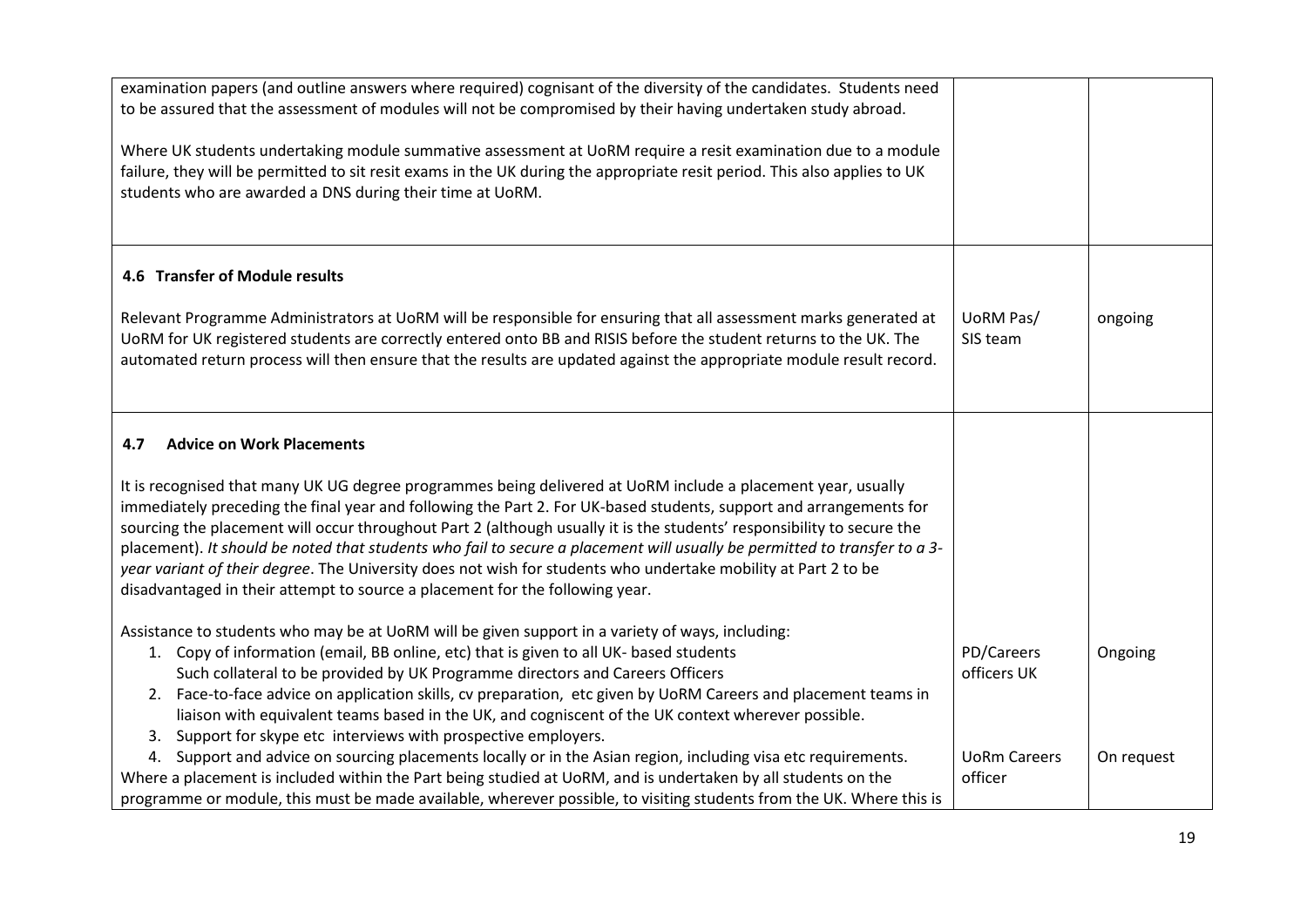| impossible to arrange (eg due to work permit/visa barriers) an alternative experience/assessment might be arranged<br>by the module lead/programme lead and approved by the UK SDTL.                                                                                                                                                                                                                                                                                                                                                                                                                                                                                                                                                                                                                                                                                                                                                                                                                                                                                                 |                                 |                        |
|--------------------------------------------------------------------------------------------------------------------------------------------------------------------------------------------------------------------------------------------------------------------------------------------------------------------------------------------------------------------------------------------------------------------------------------------------------------------------------------------------------------------------------------------------------------------------------------------------------------------------------------------------------------------------------------------------------------------------------------------------------------------------------------------------------------------------------------------------------------------------------------------------------------------------------------------------------------------------------------------------------------------------------------------------------------------------------------|---------------------------------|------------------------|
| <b>Advice on Part 3 module selection</b><br>4.8                                                                                                                                                                                                                                                                                                                                                                                                                                                                                                                                                                                                                                                                                                                                                                                                                                                                                                                                                                                                                                      |                                 |                        |
| It is recognised that for many undergraduate programmes the selection of Part 3 modules and where relevant,<br>pathways, occurs during Part 2, and at a time when UK-based students may be studying at UoRM. Programme<br>Directors in the UK must take reasonable steps to ensure that all study abroad students (not just those at UoRM) are<br>normally included in any collateral regarding such selections (through email, BB, video casts of presentations etc).<br>Advice may be given by local UoRM staff (eg module and programme leads) but it is recognised that some of the                                                                                                                                                                                                                                                                                                                                                                                                                                                                                              | PDs                             | Ongoing spring<br>term |
| options available to UK-based students are not available at UoRM, so UK-based Programme Leads must ensure that<br>UoRM staff are fully informed as to UK module and pathway opportunities.                                                                                                                                                                                                                                                                                                                                                                                                                                                                                                                                                                                                                                                                                                                                                                                                                                                                                           | Programme<br>Leads              | Ongoing                |
| The process of Part 3 module selection, through RISIS, will be available to students whether they are in the UK or<br>studying away.                                                                                                                                                                                                                                                                                                                                                                                                                                                                                                                                                                                                                                                                                                                                                                                                                                                                                                                                                 |                                 |                        |
| <b>Support for ECFs suspensions etc</b><br>4.9                                                                                                                                                                                                                                                                                                                                                                                                                                                                                                                                                                                                                                                                                                                                                                                                                                                                                                                                                                                                                                       |                                 |                        |
| The University policies on the consideration of Special circumstances, requests for programme suspensions etc apply<br>equally at both campuses, though the practical application of the policy might vary with local conditions: at the UK<br>such matters are normally managed and supported by the School Director of Academic Tutoring role, who is remote<br>from the programme delivery team, and who is responsible for, inter alia, decisions on extensions to coursework<br>deadlines. There are section-specific Senior Tutors appointed at UoRM (STMs) who will receive and consider ECF<br>requests. STMs will usually liaise closely with the Senior Tutor for the relevant programme in the UK to ensure<br>consistency of outcomes. All Students studying at UoRM (whether visiting from the UK or whether UoRM is their<br>home campus) are subject to the role of Special Circumstance Sub-Committees in the UK.<br>Requests for programme suspensions and withdrawals will usually be referred by the relevant UoRM STM to the<br>relevant Senior Tutor in the UK. | <b>UORM STM/UK</b><br><b>ST</b> | As appropriate         |
| The STM will liaise with the relevant ST in the UK for appropriate background (ECF history etc) before making their<br>decision on any requests, and will convey the outcome of their decision to the UK Senior tutor. Any ECF decision                                                                                                                                                                                                                                                                                                                                                                                                                                                                                                                                                                                                                                                                                                                                                                                                                                              | <b>STM</b>                      | As appropriate         |
| might have an ongoing impact on the student once they have returned to the UK so the respective Programme Admin<br>teams must relay information about ECFs.                                                                                                                                                                                                                                                                                                                                                                                                                                                                                                                                                                                                                                                                                                                                                                                                                                                                                                                          | <b>UoRM PA team</b>             | As appropriate         |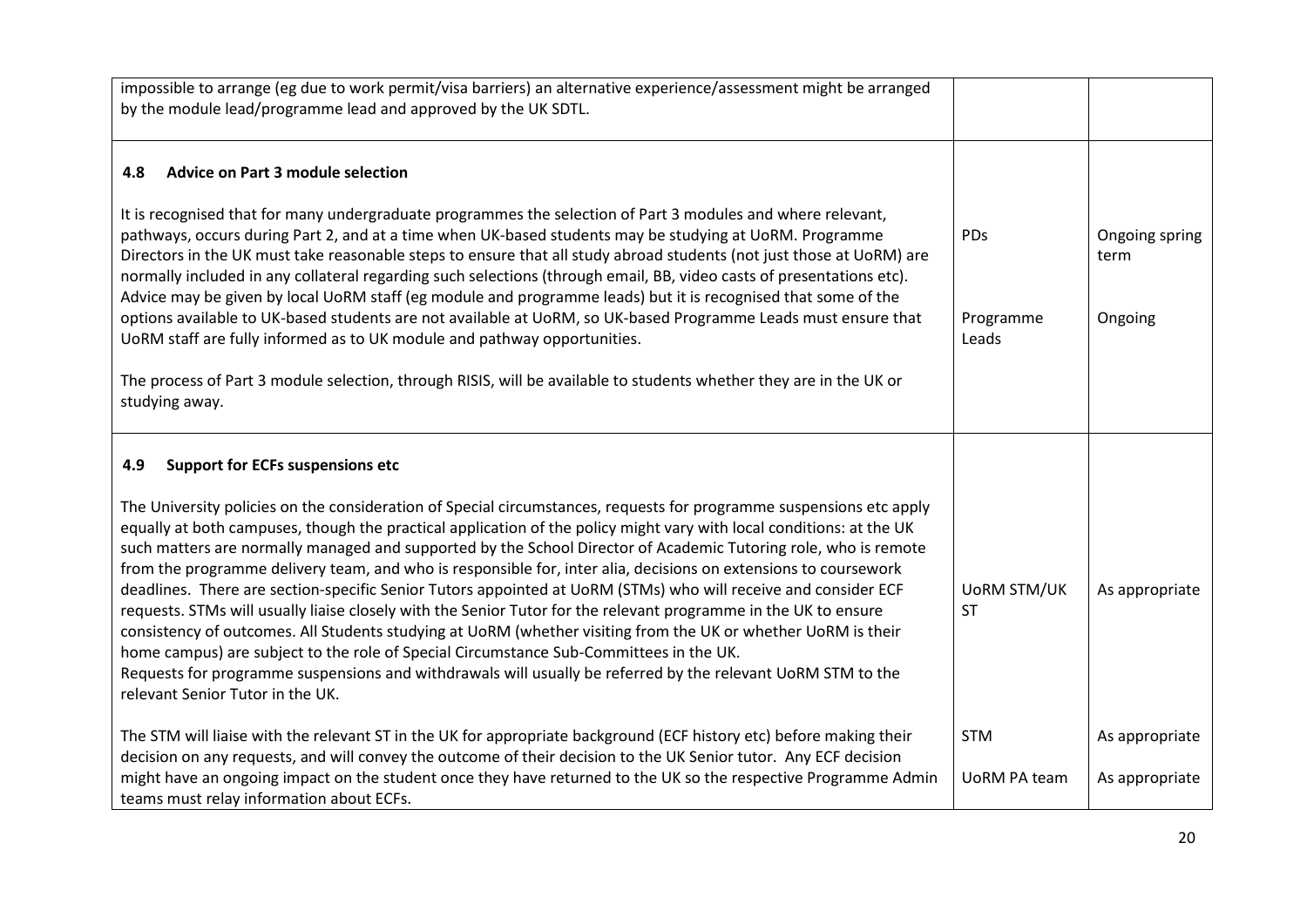| <b>Emergency Repatriation</b><br>4.10                                                                                                                                                                                                                                                                                                                                                                                                                                                |                              |                |
|--------------------------------------------------------------------------------------------------------------------------------------------------------------------------------------------------------------------------------------------------------------------------------------------------------------------------------------------------------------------------------------------------------------------------------------------------------------------------------------|------------------------------|----------------|
| In the event of a student suffering significant personal circumstances requiring urgent return home (eg death of a<br>relative, student diagnosed with serious illless etc), the SMO at UoRM will make all necessary arrangements, flights,<br>visas etc, and will notify the UK (TLD International and ESAO) of the impending return of the student.<br>In the event of significant local events (eg weather-events, political unrest etc) necessitating the repatriation of all UK | SMO                          | As appropriate |
| students, the University's Major Incident plan will come into effect                                                                                                                                                                                                                                                                                                                                                                                                                 | Vice provost                 | As available   |
| <b>CHAPTER 5: Return to the UK</b>                                                                                                                                                                                                                                                                                                                                                                                                                                                   |                              |                |
|                                                                                                                                                                                                                                                                                                                                                                                                                                                                                      |                              |                |
| 5.1 Preparing and updating records                                                                                                                                                                                                                                                                                                                                                                                                                                                   |                              |                |
| The UoRM Programme Admin teams and the Head of Business Systems will be responsible for ensuring that the<br>returning students' records are properly updated. Coding should be used to reflect the period of study abroad.                                                                                                                                                                                                                                                          | <b>UORM PA teams</b>         | Pre-return     |
| Assessments and exam results transfers<br>5.2                                                                                                                                                                                                                                                                                                                                                                                                                                        |                              |                |
| In order for a student's progression to be processed by the UK Exams office all results need to be recorded against the<br>module occurrences appropriate to the campus where the student is studying in the Summer term. As long as the<br>student has not transferred campus or returned to their home campus later than the beginning of the Spring term the                                                                                                                      | SIS team                     | Pre-return     |
| automated return process on RISIS will put this into effect. If a student has, exceptionally, been allowed to transfer or<br>return after this point then manual intervention on RISIS will be needed by the Exams Office                                                                                                                                                                                                                                                            | <b>UORM Exams</b><br>officer | Pre-return     |
| <b>Experience feedback</b><br>5.3                                                                                                                                                                                                                                                                                                                                                                                                                                                    |                              |                |
| ESAO, in liaison with the TLD will produce a 'feedback survey form' to enable the student to give feedback on their<br>experiences whilst at UoRM, to include academic and non-academic feedback. UoRM SMO might suggest specific<br>areas of feedback that they might like to be included. ESAO will feedback relevant data to UK Programme Directors,                                                                                                                              | ESAO/TLD                     | Post-return    |